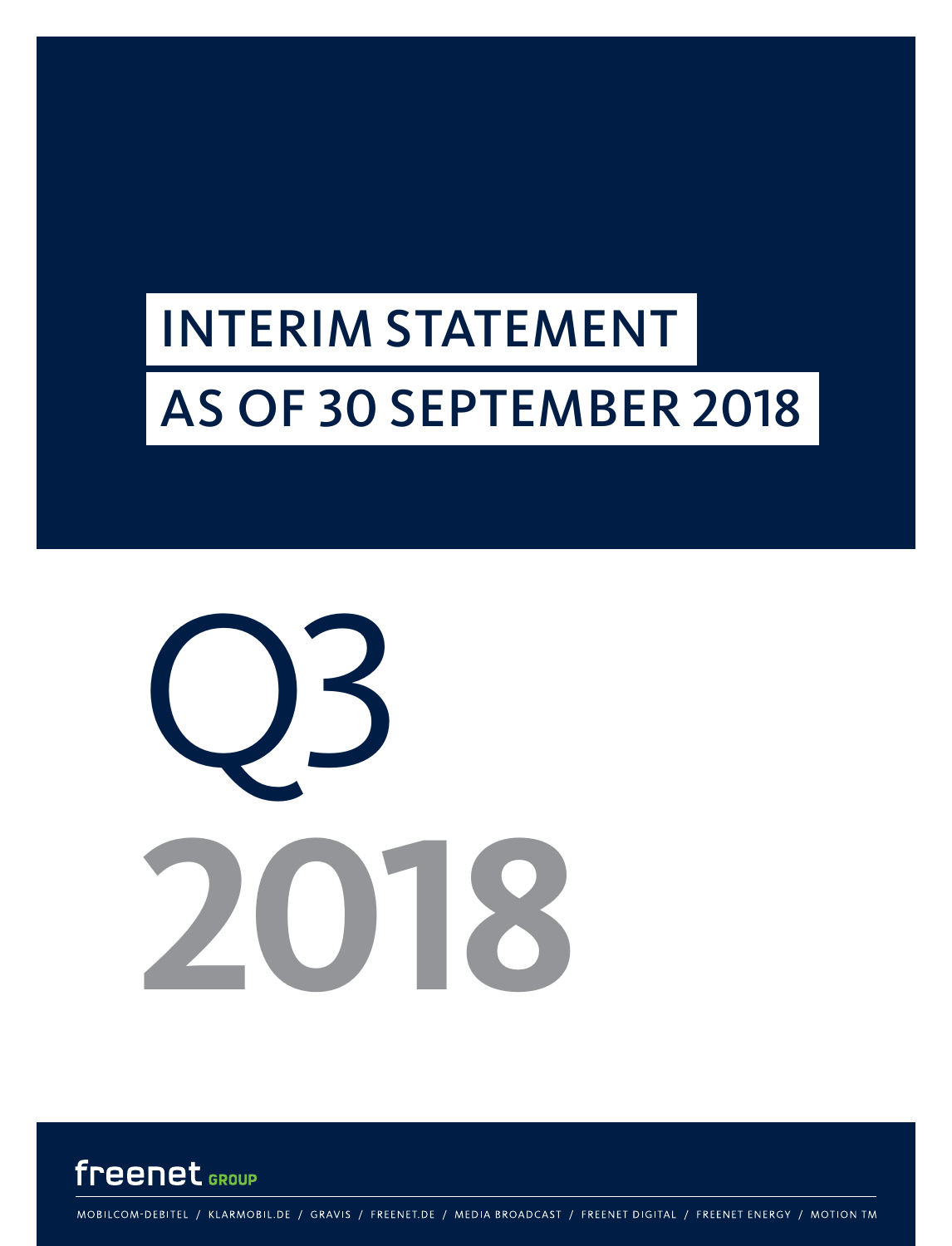

| Business performance www.communications.com/www.communications.com/www.communications.com | 5              |
|-------------------------------------------------------------------------------------------|----------------|
|                                                                                           | $\overline{7}$ |
|                                                                                           | $\overline{7}$ |
|                                                                                           | 9              |
|                                                                                           | 10             |
|                                                                                           | 11             |
|                                                                                           | 12             |
|                                                                                           | 12             |
|                                                                                           | 13             |
|                                                                                           | 15             |
| Consolidated income statement for the period from 1 January to 30 September 2018          | 15             |
|                                                                                           | 16             |
| Consolidated statement of cash flows for the period from 1 January to 30 September 2018   | 17             |
| Segment report for the period from 1 January to 30 September 2018                         | 18             |
| Segment report for the period from 1 January to 30 September 2017                         | 19             |
|                                                                                           | 20             |
|                                                                                           | 20             |
|                                                                                           | 21             |
|                                                                                           | 22             |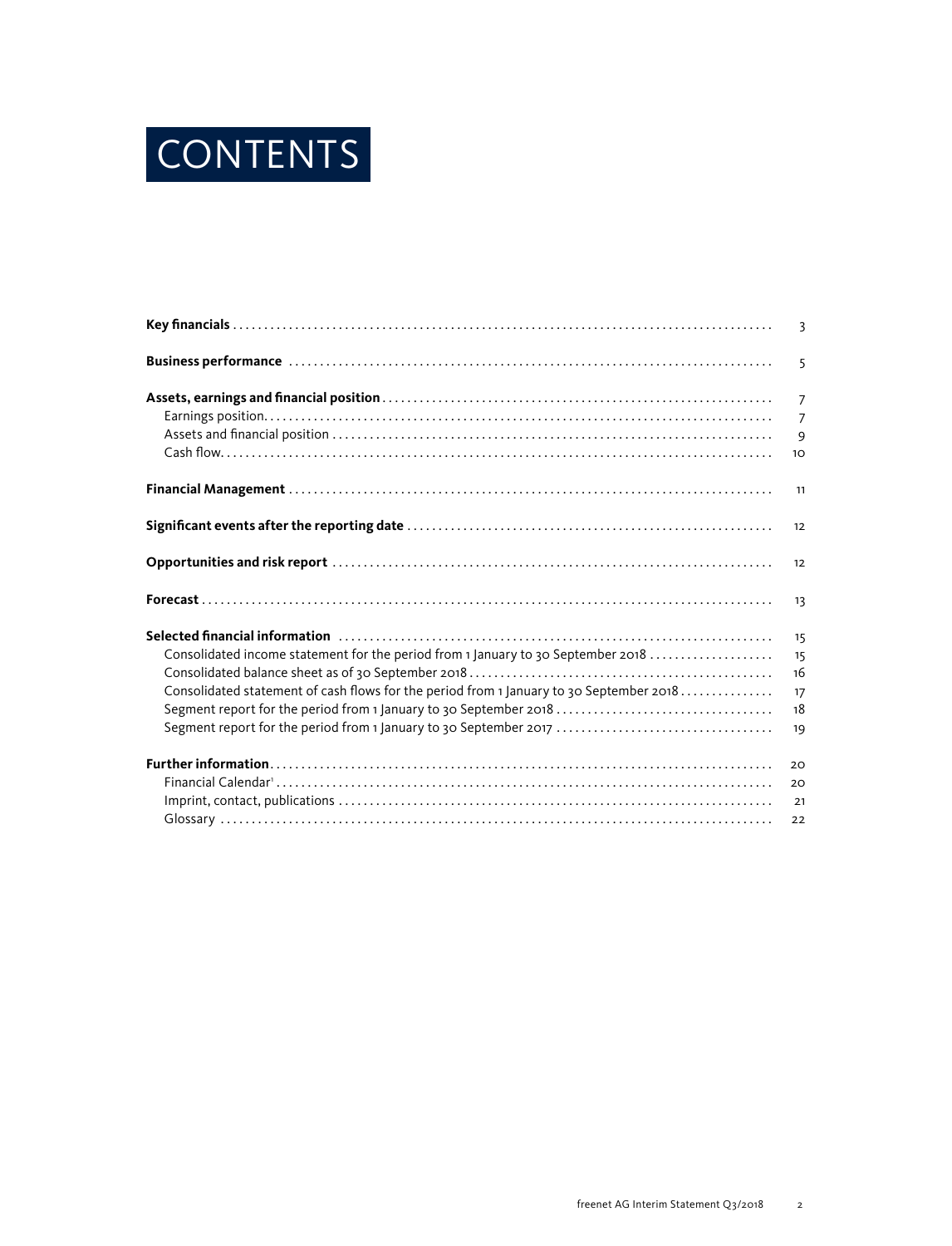# OVERVIEW KEY FINANCIALS1 GROUP

### Result

| In EUR million / as indicated                     | Q1-Q3/2018 | Q1-Q3/2017 | Q3/2018 | Q2/2018 | Q3/2017 |
|---------------------------------------------------|------------|------------|---------|---------|---------|
| Revenue without IFRS 15                           | 2,670.3    | 2,557.4    | 902.7   | 894.0   | 880.1   |
| Revenue                                           | 2,103.3    | 2,557.4    | 717.0   | 696.6   | 880.1   |
| Gross profit                                      | 668.6      | 698.1      | 222.9   | 222.2   | 239.5   |
| <b>EBITDA</b>                                     | 357.5      | 423.0      | 133.0   | 117.9   | 213.7   |
| EBIT                                              | 245.8      | 303.2      | 97.7    | 83.0    | 174.2   |
| EBT                                               | 162.6      | 265.9      | 37.5    | 70.8    | 161.5   |
| Group result                                      | 148.1      | 249.0      | 40.0    | 61.3    | 157.1   |
| Earnings per share in EUR (diluted and undiluted) | 1.22       | 2.01       | 0.33    | 0.50    | 1.25    |

## Balance Sheet

| In EUR million / as indicated | 30.9.2018 | 30.9.2017 | 30.9.2018 | 30.6.2018<br>adiusted <sup>2</sup> | 30.9.2017 |
|-------------------------------|-----------|-----------|-----------|------------------------------------|-----------|
| Balance sheet total           | 4.799.7   | 4.314.3   | 4.799.7   | 4.470.8                            | 4.314.3   |
| Shareholders' equity          | 1.315.3   | 1.441.4   | 1.315.3   | 1.302.0                            | 1.441.4   |
| Equity ratio in %             | 27.4      | 33.4      | 27.4      | 29.1                               | 33.4      |

### Finances and investments

| In EUR million                | Q1-Q3/2018 | 01-03/2017 | O3/2018 | O2/2018 | Q3/2017 |
|-------------------------------|------------|------------|---------|---------|---------|
| Free cash flow                | 253.6      | 268.4      | 87.7    | 111.1   | 87.3    |
| Depreciation and amortisation | 97.3       | 104.2      | 30.6    | 30.2    | 34.3    |
| Net investments (CAPEX)       | 33.7       | 43.6       | 10.1    | 12.5    | 13.1    |
| Net debt                      | 571.4      | 634.9      | 571.4   | 657.6   | 634.9   |
| Pro forma net debt            | 1,636.9    | 1.405.8    | 1.639.9 | 1.428.5 | 1.405.8 |

#### Share

|                                      | 30.9.2018 | 30.9.2017 | 30.9.2018 | 30.6.2018 | 30.9.2017 |
|--------------------------------------|-----------|-----------|-----------|-----------|-----------|
| Closing price XETRA in EUR           | 20.70     | 28.29     | 20.70     | 22.69     | 28.29     |
| Number of issued shares in `000s     | 128,061   | 128.061   | 128,061   | 128.061   | 128.061   |
| Market capitalisation in EUR million | 2.650.9   | 3.622.9   | 2.650.9   | 2.905.7   | 3.622.9   |

### Employees

|           | 30.9.2018     | 30.9.2017    | .9.2018      | 30.6.2018 | 30.9.2017 |
|-----------|---------------|--------------|--------------|-----------|-----------|
| Employees | 2.55<br>サイエンジ | 1.51<br>---- | <b>Titul</b> | 070       | .         |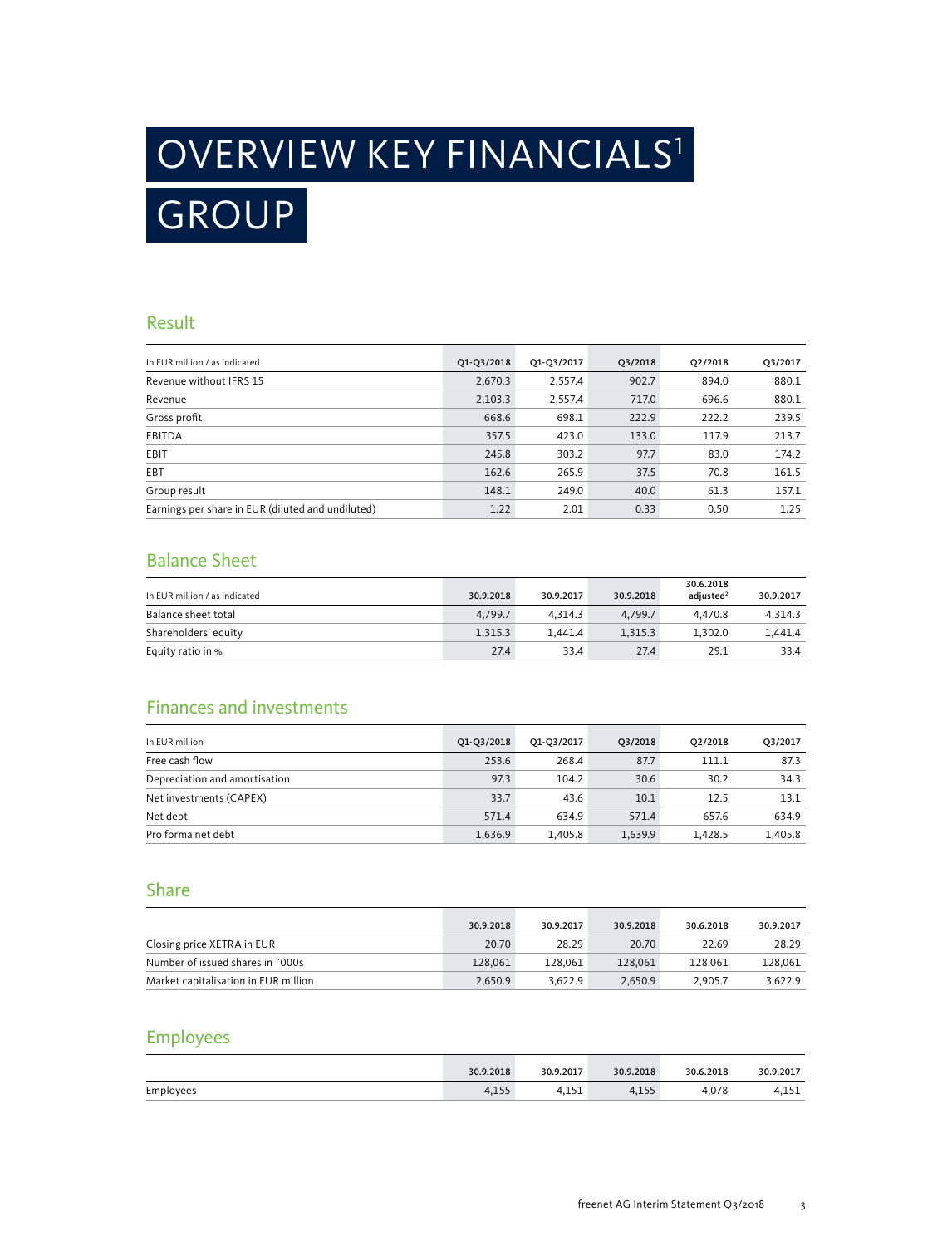# OVERVIEW KEY FINANCIALS<sup>1</sup> MOBILE COMMUNICATIONS SEGMENT

## Customer development

| In million                                         | Q1-Q3/2018 | Q1-Q3/2017 | O3/2018 | 02/2018 | Q3/2017 |
|----------------------------------------------------|------------|------------|---------|---------|---------|
| Mobile Communications customers/cards <sup>3</sup> | 11.57      | 11.88      | 11.57   | 11.69   | 11.88   |
| Thereof Customer Ownership                         | 9.49       | 9.60       | 9.49    | 9.57    | 9.60    |
| Thereof Postpaid                                   | 6.87       | 6.65       | 6.87    | 6.83    | 6.65    |
| Thereof No-frills                                  | 2.62       | 2.95       | 2.62    | 2.74    | 2.95    |
| Thereof Prepaid                                    | 2.08       | 2.28       | 2.08    | 2.12    | 2.28    |
| Gross new customers/cards                          | 1.86       | 1.94       | 0.62    | 0.66    | 0.58    |
| Net change                                         | $-0.26$    | $-0.18$    | $-0.12$ | $-0.08$ | $-0.11$ |

### Result

| In EUR million          | Q1-Q3/2018 | Q1-Q3/2017 | Q3/2018 | O2/2018 | Q3/2017 |
|-------------------------|------------|------------|---------|---------|---------|
| Revenue without IFRS 15 | 2.459.4    | 2.323.6    | 839.8   | 814.6   | 803.8   |
| Revenue                 | 1.892.4    | 2.323.6    | 654.2   | 617.2   | 803.8   |
| Gross profit            | 540.0      | 541.9      | 185.2   | 175.7   | 187.8   |
| EBITDA                  | 311.2      | 405.5      | 109.6   | 101.3   | 205.5   |

## Monthly average revenue per user (ARPU)

| In EUR    | Q1-Q3/2018 | Q1-Q3/2017 | Q3/2018 | Q2/2018 | Q3/2017 |
|-----------|------------|------------|---------|---------|---------|
| Postpaid  | 21.6       | 21.4       | 21.9    | 21.5    | 21.7    |
| No-Frills | 3.5        | 2.7        | 3.8     | 3.5     | 2.9     |
| Prepaid   | 3.4        | 3.1        | 3.5     | 3.4     | 3.3     |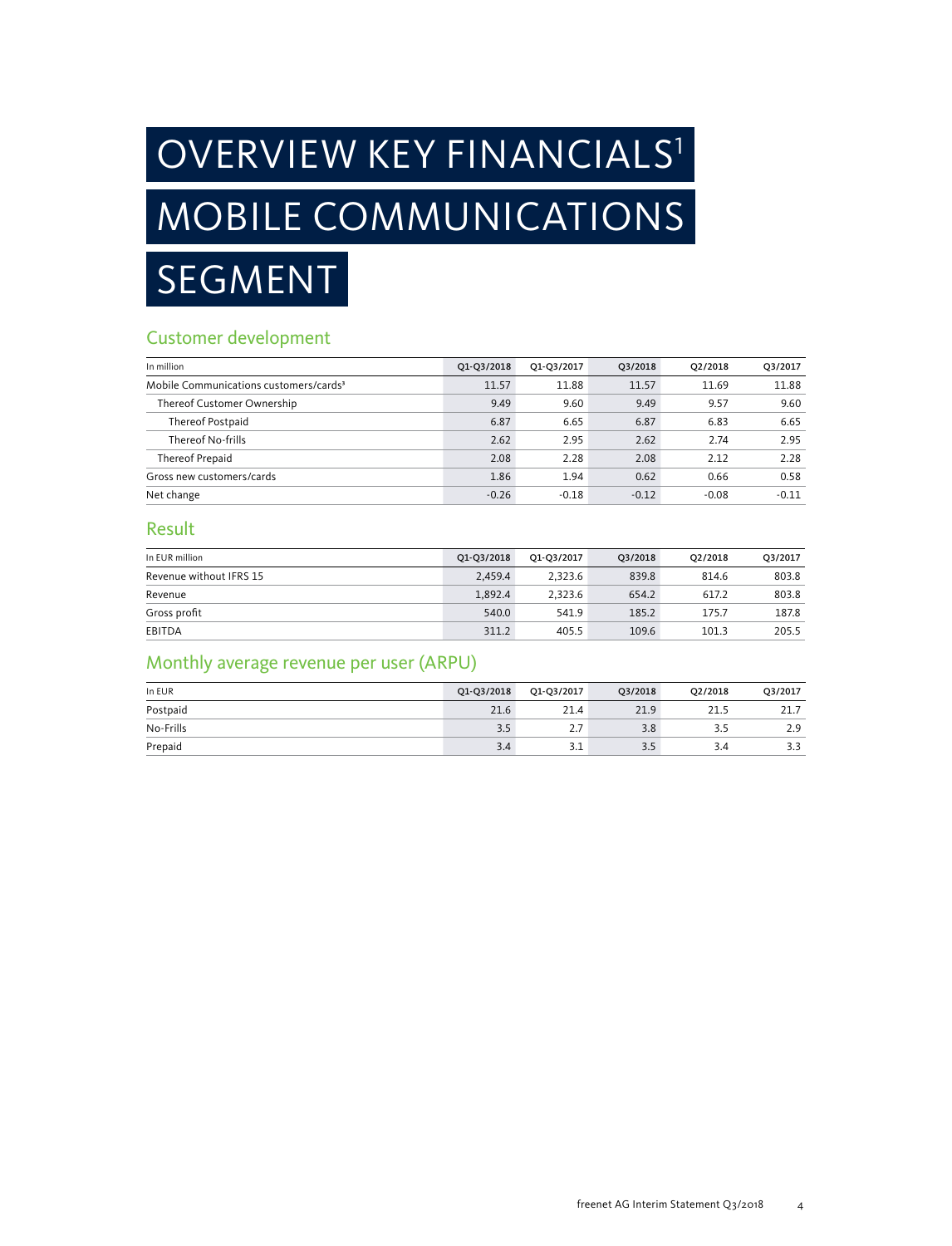## TV AND MEDIA SEGMENT

## Customer Development

| In $000s$                                  | Q1-Q3/2018 | Q1-Q3/2017 | 03/2018 | 02/2018 | Q3/2017 |
|--------------------------------------------|------------|------------|---------|---------|---------|
| freenet TV subscribers                     | 1.003.9    | 874.3      | 1.003.9 | 1.138.4 | 874.3   |
| Thereof freenet TV subscribers (RGU)       | 901.5      | 744.9      | 901.5   | 1.000.6 | 744.9   |
| waipu.tv registered customers <sup>4</sup> | 1.006.9    | 339.4      | 1.006.9 | 824.0   | 339.4   |
| Thereof waipu.tv subscribers               | 202.4      | 71.9       | 202.4   | 174.3   | 71.9    |

### Result

| in EUR million | Q1-Q3/2018 | Q1-Q3/2017 | Q3/2018 | O2/2018 | Q3/2017 |
|----------------|------------|------------|---------|---------|---------|
| Revenue        | 211.3      | 219.1      | 62.5    | 77.3    | 69.7    |
| Gross profit   | 100.8      | 125.8      | 28.6    | 34.7    | 42.0    |
| <b>EBITDA</b>  | 53.5       | 24.5       | 25.5    | 20.3    | 10.7    |

## Monthly average revenue per user (ARPU)

| In EUR          | Q1-Q3/2018 | Q1-Q3/2017 | Q3/2018 | Q2/2018 | Q3/2017 |
|-----------------|------------|------------|---------|---------|---------|
| freenet T<br>TV | 4.5        | -4.1       | - -     | 4.U     | 4.1     |

1 Unless otherwise stated, we refer to the "glossary" for the definitions of the key figures.

2 Comparison figures have been adjusted as a result of the adjustment to the opening balance sheet (effect of the change-over to IFRS 15). 3 At the end of the period.

4 Exclusive of pre-registered users (Q3/2018: about 70,500; Q2/2018: about 72,000).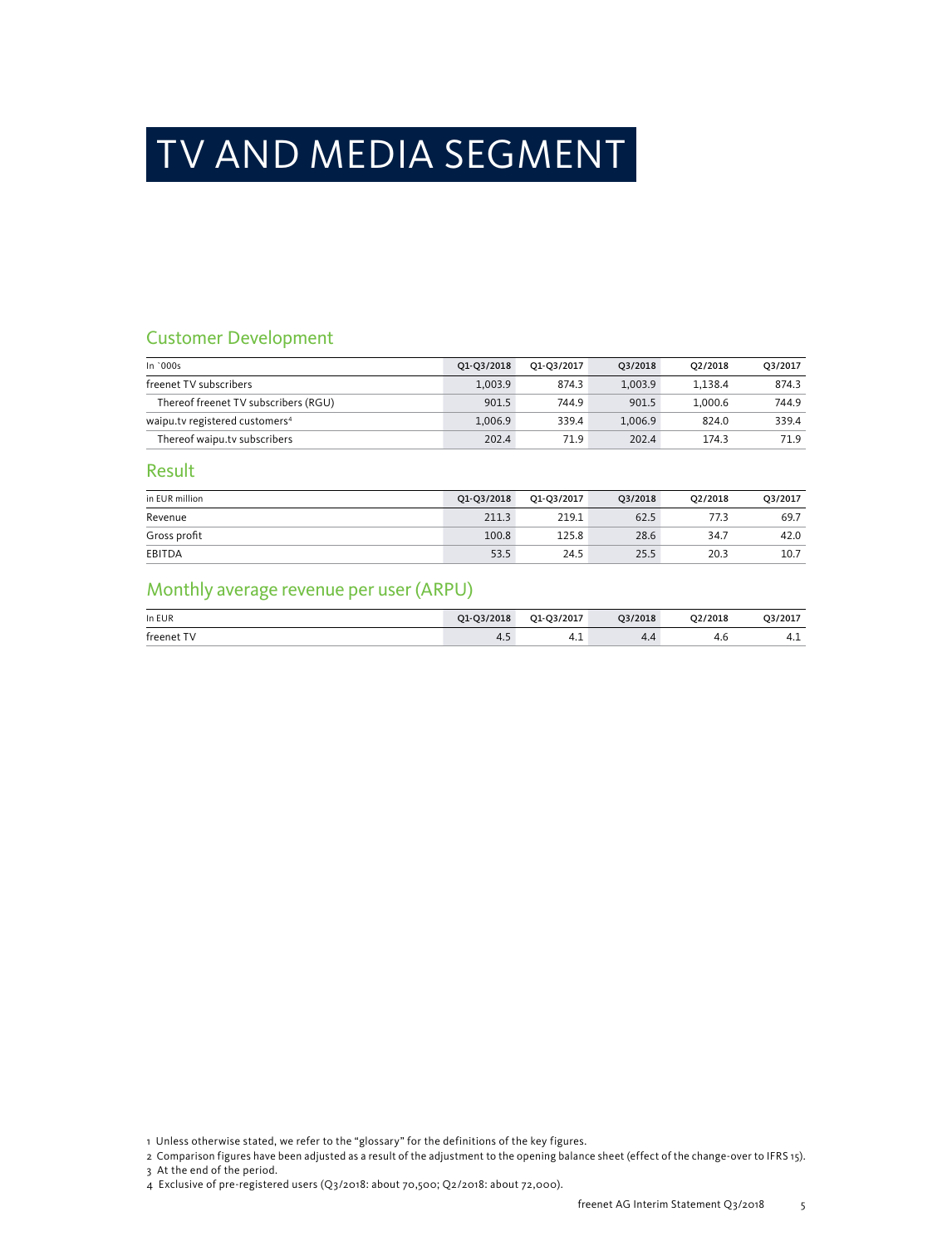## BUSINESS PERFORMANCE

## Further sound performance in the third quarter

The freenet Group has continued its sound performance in the second half of 2018. Disregarding the impact of the accounting standard IFRS 15 which this year is applicable for the first time, revenue in the period between July and September would have been 902.7 million euros, and would have been 2,670.3 million euros for the first nine months of the year. This is equivalent to growth of approximately 4.4 per cent compared with the previous year period. However, IFRS 15 requires that the figures for revenue and also cost of materials are disclosed much lower. Third quarter revenue would accordingly be 717.0 million euros, compared with 696.6 million euros in the second quarter of 2018. Gross profit of 222.9 million euros is lower than the level reported for the comparison quarter. At 123.2 million euros, EBITDA exclusive of Sunrise is 13.0 million euros higher than the corresponding figure reported for the previous-year quarter (Q3/2017: 110.1 million euros). This includes accounting profits of approximately 18.4 million euros from the sale of the analogue radio business of Media Broadcast. Adjusted by this exceptional item, the company generated a stable EBITDA of approximately 104.8 million euros, which was 5.3 million euros lower than the corresponding previous-year quarter figure (Q3/2017: 110.1 million euros). Compared with the previous year, EBITDA exclusive of Sunrise and adjusted by the sale of the analogue radio business increased by 2.3 million euros to 302.2 million euros (2017: 299.9 million euros). Overall, EBITDA has declined by 80.7 million euros compared with the previous-year quarter, to 133.0 million euros (Q3/2017: 213.7 million euros). This decline is attributable to the exceptional effect of the "Tower deal" (sale of Swiss Towers AG by Sunrise AG), which had a positive impact of approximately 91.2 million euros on EBITDA in the third quarter of 2017.

At 87.7 million euros, free cash flow in the third quarter of 2018 was roughly in line with the level reported for the previous-year comparison quarter (Q3/2017: 87.3 million euros), and was thus in line with the

guidance which had been communicated for the full year 2018 and also for this quarter.

#### Foundation laid for strategic partnership

The partnership with the MediaMarktSaturn Retail Group, which has been in place for more than 25 years, occupies a particularly significant position among the distribution channels of the freenet Group. To expand the collaboration and focus on enhanced and better co-operation, the freenet Group has acquired a 9.1 per cent stake in CECONOMY AG, the parent company of the electronic stores Media-Markt and Saturn.

The aim of the investment is to provide the basis for continued exclusive sales of the mobile communications products of T-Mobile and Vodafone, and is also intended to permit the expansion of the freenet product portfolio distributed through this channel. This could include all TV and media products of the freenet Group (including freenet TV Sat and DVB-T2 HD, waipu.tv as well as freenet TV connect) and also the entire range of other digital lifestyle products. In addition to its strength in high-street distribution channels, the Media-Saturn Group is also the third largest online distribution channel in Germany. This means that this partnership is from high importance for the freenet Group as a digital lifestyle provider.

## Further improvement in quality of the customer base

As has been the case in the previous quarters, the company's core business of mobile communications has seen a further increase in the number of customers in the company's strategically most important customer group with two-year contracts (postpaid customers); in the third quarter of 2018, this figure increased further by 41,000 to 6.87 million customers. This represents an increase of 223,000 compared with 30 September 2017, underlining the strong competitive position of the freenet Group in this particularly valuable customer segment. This has again been due to the customer-oriented tariffs of the individual brands incl. regular special promotions. Despite the fact that the tariffs reflect the very competitive nature of the relevant markets, postpaid ARPU in the third quarter of 2018 stabilised at a level of 21.9 euros.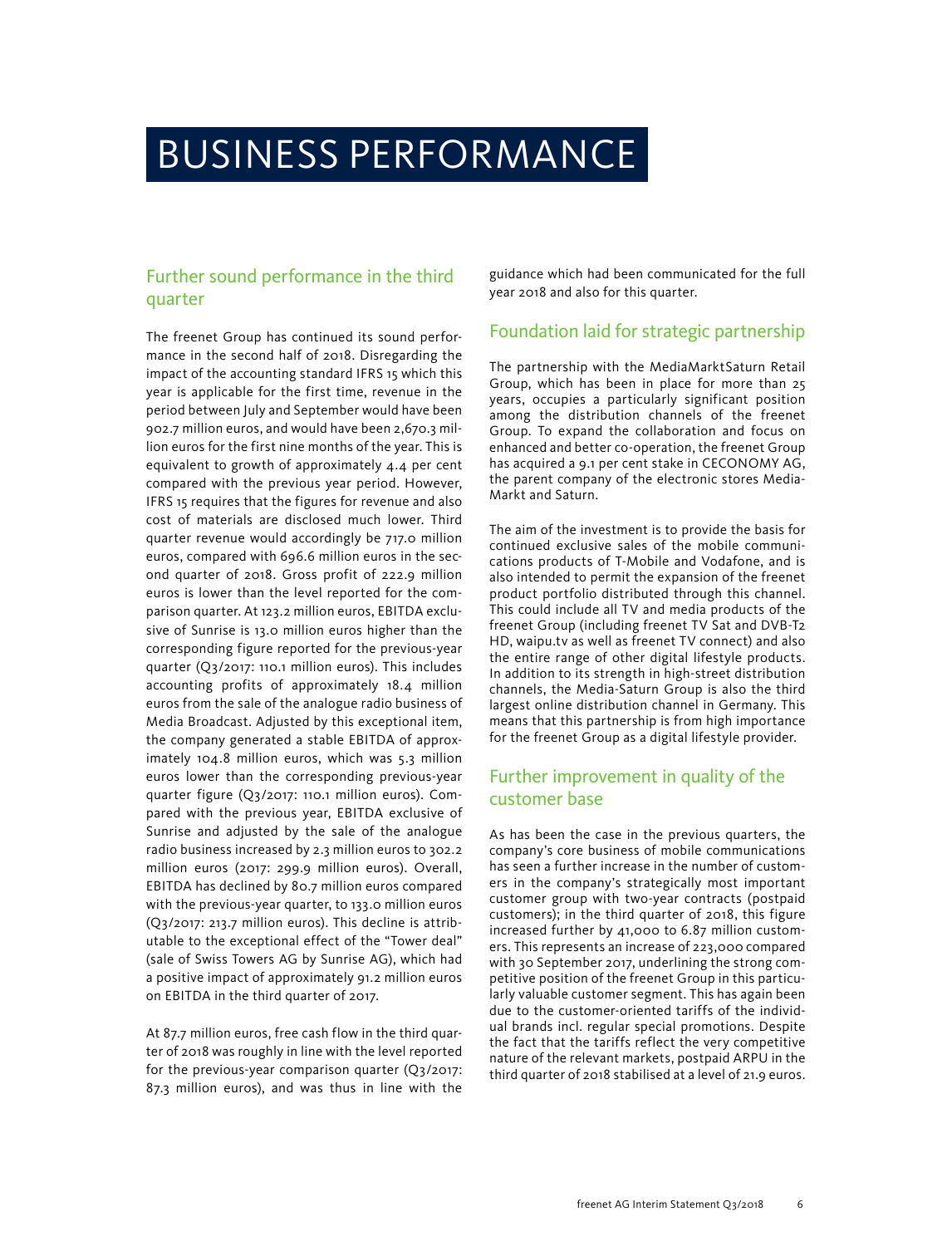In the No-frills segment, there was in particular a further decline in the number of prepaid customers in the third quarter (these are comparatively not very profitable). Accordingly, customer ownership also declined to 9.49 million customers as of the end of September 2018.

#### waipu.tv celebrates its one millionth customer

In the TV and Media segment, EXARING AG broke through a sound barrier in the third quarter of 2018: Mid-September saw the registration of the one millionth customer for the IPTV product waipu.tv. This strong user growth in only 18 months confirms that waipu.tv represents a very attractive alternative to satellite or cable broadcasting.

In the course of the third quarter, the company expanded the number of available TV stations in its Perfect subscription model to more than 90, including many more than 50 with HD resolution. At the same time, in July, the IPTV provider fundamentally revised the waipu.tv app for Apple's iOS - with the aim of providing more user-friendly iPad use in the landscape format. The product can now be used on ten device types - ranging from Android and iOS smartphones as well as tablets right through to Amazon's Fire devices and also Google Chromecast, Apple AirPlay and browser-based versions with PCs and laptops. At the end of September, the number of subscribers of waipu.tv was just over 200,000; this means that approximately 131,000 customers have signed up during the past twelve months.

#### freenet TV is developing further regions

As operator of freenet TV, the freenet subsidiary Media Broadcast continued its strategy of converting further regions to the reception of digital antenna TV in the course of the quarter: In mid-August, freenet TV started as a pay DVB-T2 HD offering in the region of Bielefeld, followed by further locations at the end of September in Bavaria (Amberg, Bamberg and Ochsenkopf) as well as in Saxony (Chemnitz) and Thuringia (Gera). The TV offering featuring firstclass HD quality continues to be extremely popular. For the online customer account of freenet TV, the freenet Group has received the prestigious Red Dot

Design Award, one of the most sought-after prizes in industry design.

In the course of the quarter, the freenet Group changed the method of disclosing freenet TV subscribers for the purpose of achieving greater transparency and better measurability: Previously, the number of customer cards which were sold was considered to be equivalent to the number of freenet TV subscribers. However, some of these customers regularly purchased their prepaid cards in advance, without activating the cards directly or generating the corresponding revenue. From now on, the freenet Group will additionally use the concept of "Revenue Generating Unit" (RGU), which will ensure that the actual number of active users of the freenet TV offering will be reported. At the end of September, freenet TV recorded more than 900 thousand RGUs, representing an increase of approximately 160,000 users compared with the corresponding previous-year figure. On a twelve-month comparison basis, the number of users has accordingly increased by 21 per cent. In this context, the freenet Group considers that it is moving in the right direction in order to achieve its full-year target of 1 million "Revenue Generating Unit" and to continue its intended growth. The RGU indicator is equivalent to the guided target of 1.2 million for freenet TV subscribers.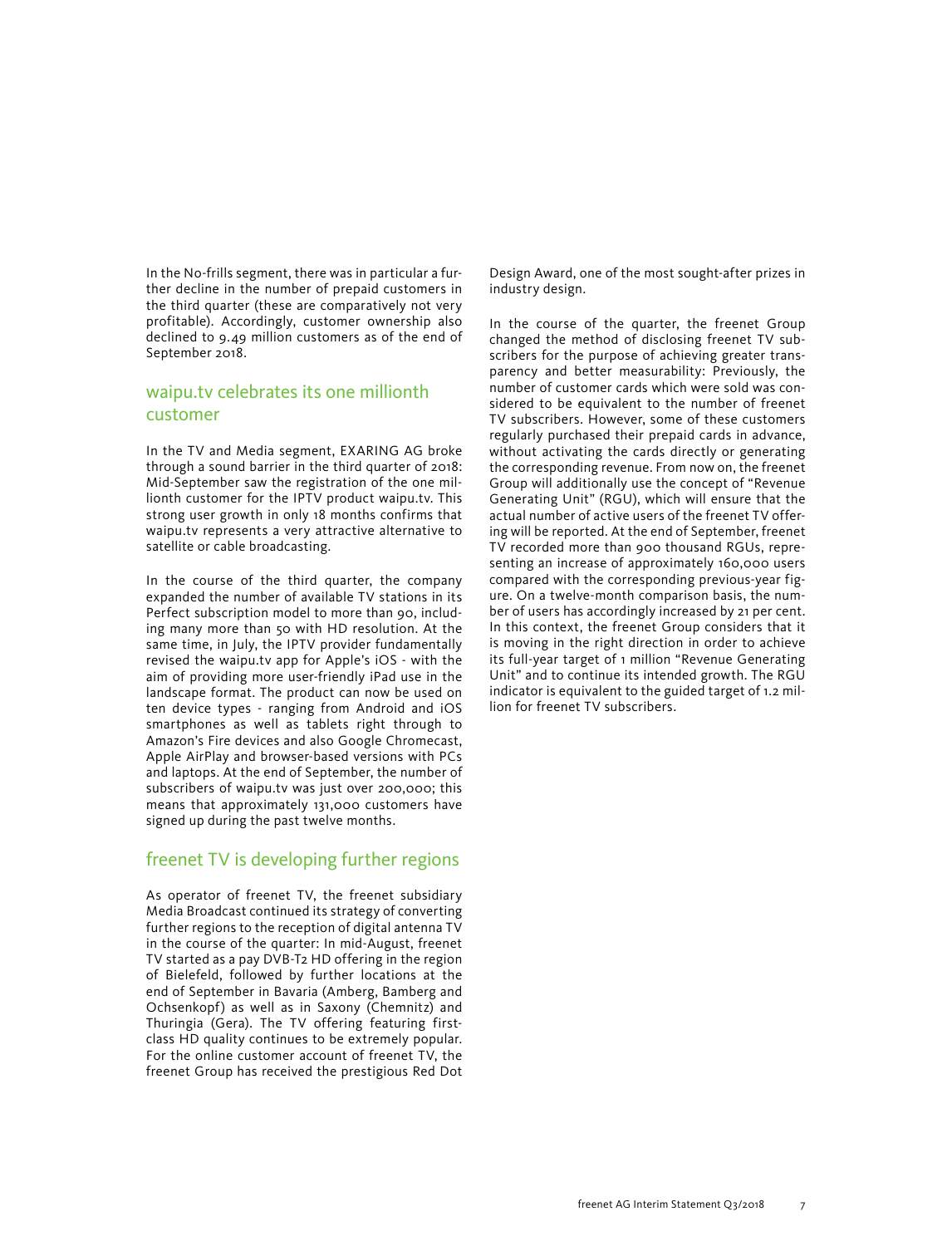## ASSETS, EARNINGS AND FINANCIAL POSITION

### Earnings position

#### The Group's key performance indicators

| In EUR `000s                       | Q3/2018   | Q3/2017   | Ergebnis-<br>veränderung |
|------------------------------------|-----------|-----------|--------------------------|
| Revenue without IFRS 15            | 902,673   | 880,150   | 22,523                   |
| Revenue                            | 717,034   | 880,150   | $-163,116$               |
| Gross profit                       | 222,850   | 239,520   | $-16,670$                |
| Overhead costs                     | $-89,803$ | $-25,797$ | $-64,006$                |
| <b>EBITDA</b>                      | 133,047   | 213,723   | $-80,676$                |
| <b>EBITDA exclusive of Sunrise</b> | 123,186   | 110,143   | 13,043                   |
| EBIT                               | 97,731    | 174,204   | $-76,473$                |
| EBT                                | 37,538    | 161,521   | $-123,983$               |
| Group result                       | 40,027    | 157,125   | $-117,098$               |

Without the effects of the change-over to IFRS 15, there would have been an increase of 22.5 million euros in REVENUE, from the figure of 880.1 million euros achieved in the previous year-quarter to 902.7 million euros in the reporting quarter. The fact that the revenue has to be disclosed lower now is exclusively caused by IFRS 15 which is applicable for the first time since 1 January 2018. Compared with the corresponding previous-year quarter, group revenue thus was reported lower in the third quarter of 2018 by 163.1 million euros at the amount of 717.0 million euros.

In the Mobile Communications segment, the number of strategically important postpaid customers with a two-year contract has increased compared with the corresponding previous-year quarter (6.87 million customers at the end of September 2018 compared with 6.65 million customers at the end of September 2017), and postpaid ARPU can still be described as stable (21.9 euros in Q3/2018 compared with 21.7 euros in Q3/2017). Without the effects resulting from the change-over to IFRS 15, revenue in the Mobile Communications segment would have increased by 36.0 million euros to 839.8 million euros. However, the disclosed revenue in the Mobile Communications segment amounts to 654.2 million euros in the third quarter of 2018. Revenue in the TV and Media segment declined by 7.2 million euros compared with the previous-year quarter, to 62.5 million euros.

Cost of materials as amounted to 494.2 million euros, and was thus 146.4 million euros lower than the figure disclosed in the corresponding previous-year quarter. This change is mainly attributable to IFRS 15; without the application of IFRS 15, the increase in cost of materials compared with the previous-year quarter would have been similar to the increase in revenue adjusted by IFRS 15 effects.

At 222.9 million euros, GROSS PROFIT has declined by 16.7 million euros compared with the figure reported for the previous year comparison quarter. The gross profit margin increased by 3.9 percentage points to 31.1 per cent - mainly as a result of IFRS 15.

Overhead expenses - the difference between gross profit and EBITDA - which include the items other operating income, other own work capitalised, personnel expenses, other operating expenses, and the share of results of associates accounted for using the equity method (only PROFIT SHARES) increased by 64.0 million euros to 89.8 million euros compared with the third quarter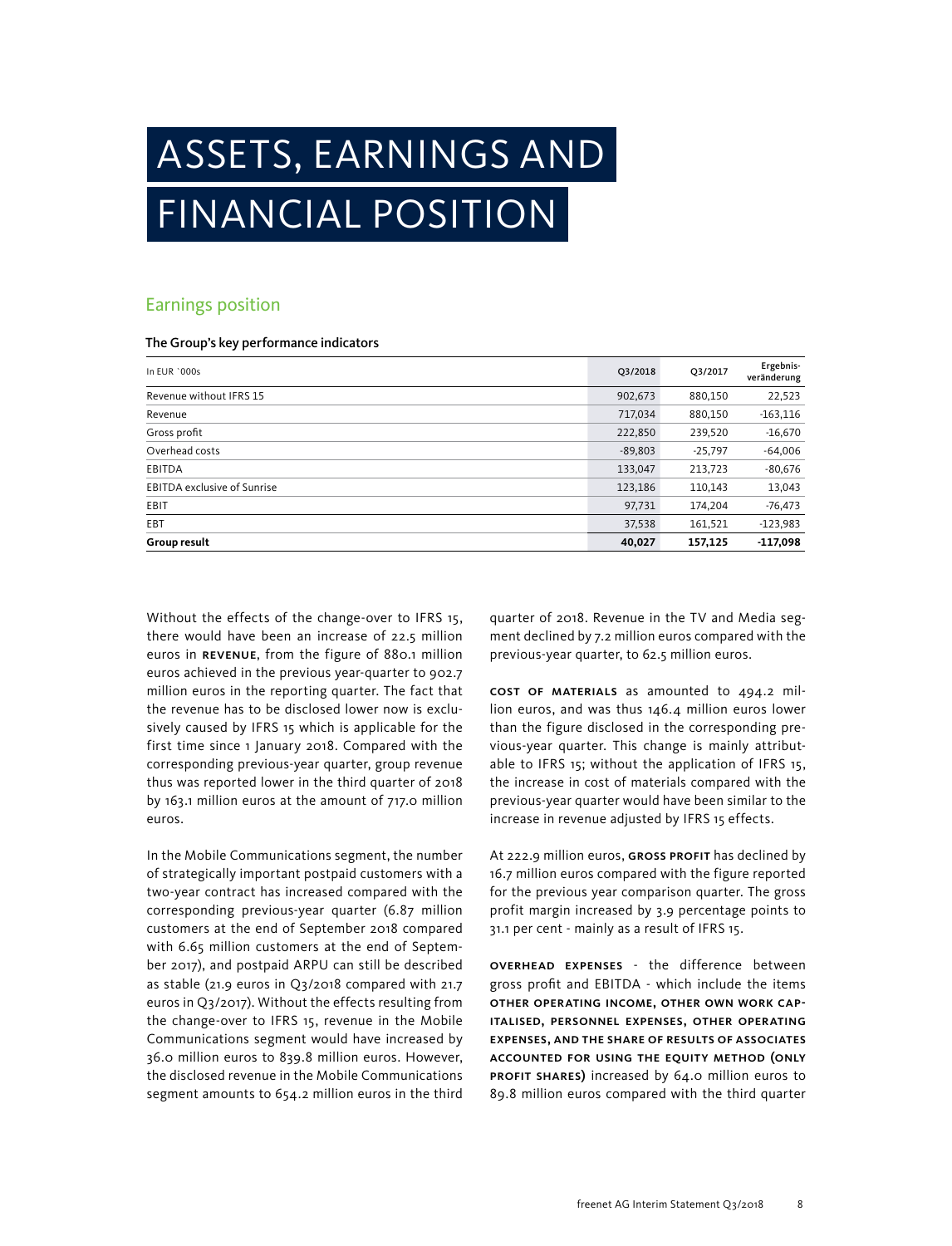2017. The increase in overheads is mainly attributable to the one-off effect related to the higher profit share of the participation in Sunrise associated with the Tower deal in the previous-year quarter (Q3/2018: 9.9 million euros, Q3/2017: 103.6 million euros). Due to the recognition of accounting profits of 18.4 million euros from the sale of the remaining part of the analogue radio infrastructure, other operating income increased in the third quarter of 2018, with a positive impact on overhead costs.

In the third quarter 2018, EBITDA is stated as 133.0 million euros, representing a decline of 80.7 million euros compared with the figure reported for the previous year quarter. Without recognising the profit share of the participation in Sunrise 9.9 million euros (Q3/2017: 103.6 million euros), EBITDA is reported as 123.2 million euros (Q3/2017: 110.1 million euros). In the third quarter of 2018, the Mobile Communications segment contributed 109.6 million euros to EBITDA (including 9.9 million euros relating to the participation in Sunrise; Q3/2017: 205.5 million euros, including 103.6 million euros from the participation in Sunrise); the corresponding figures for the TV and Media segment were 25.5 million euros (Q3/2017: 10.7 million euros), and the figure for the Other/Holding segment was -2.1 million euros (Q3/2017: -2.5 million euros). The EBITDA figure reported for the TV and Media segment includes a one-off effect of 18.4 million euros relating to the sale of the analogue radio infrastructure.

Compared with the previous year quarter, DEPRECIation and impairments decreased by 3.8 million euros to 30.6 million euros, mainly as a result of lower inventories of property, plant and equipment assets in the TV and Media segment.

NET INTEREST RESULT, i.e. the difference between interest income and interest expenses, is disclosed at -13.1 million euros in the reporting period (Q3/2017: -12.7 million euros). The increase of 0.5 million euros in interest expenses is mainly attributable to the

bridge loan arranged in July 2018 in connection with the acquisition of 9.1 per cent of the ordinary shares of the CECONOMY AG ("CECONOMY").

The OTHER FINANCIAL RESULT in the third quarter of 2018 is reported as 47.1 million euros, and comprises the expense (incl. purchase cost) relating to the initial valuation of the shares in CECONOMY of 12 July 2018.

As a result of the effects explained above, the RESULT before taxes on income (EBT) amounted to 37.5 million euros, representing a decline of 124.0 million euros compared with the previous year (Q3/2017: 161.5 million euros).

Taxes on income of 2.5 million euros were reported for the third quarter of 2018 (Q3/2017: -4.4 million euros). This includes current tax income of 2.6 million euros (Q3/2017: current tax expenses of 9.4 million euros) and deferred tax expenses of 0.1 million euros (Q3/2017: deferred tax income of 5.0 million euros). Deferred tax income reported for the previous-year period was mainly attributable to write-ups relating to the deferred income tax assets of tax loss carry-forwards.

As was the case in the corresponding period of the previous year, the GROUP RESULT reported in the third quarter of 2018 was exclusively attributable to continued operations, and amounted to a total of 40.0 million euros; compared with the figure of 157.1 million euros reported for the previous year quarter, this represents a decline of 117.1 million euros.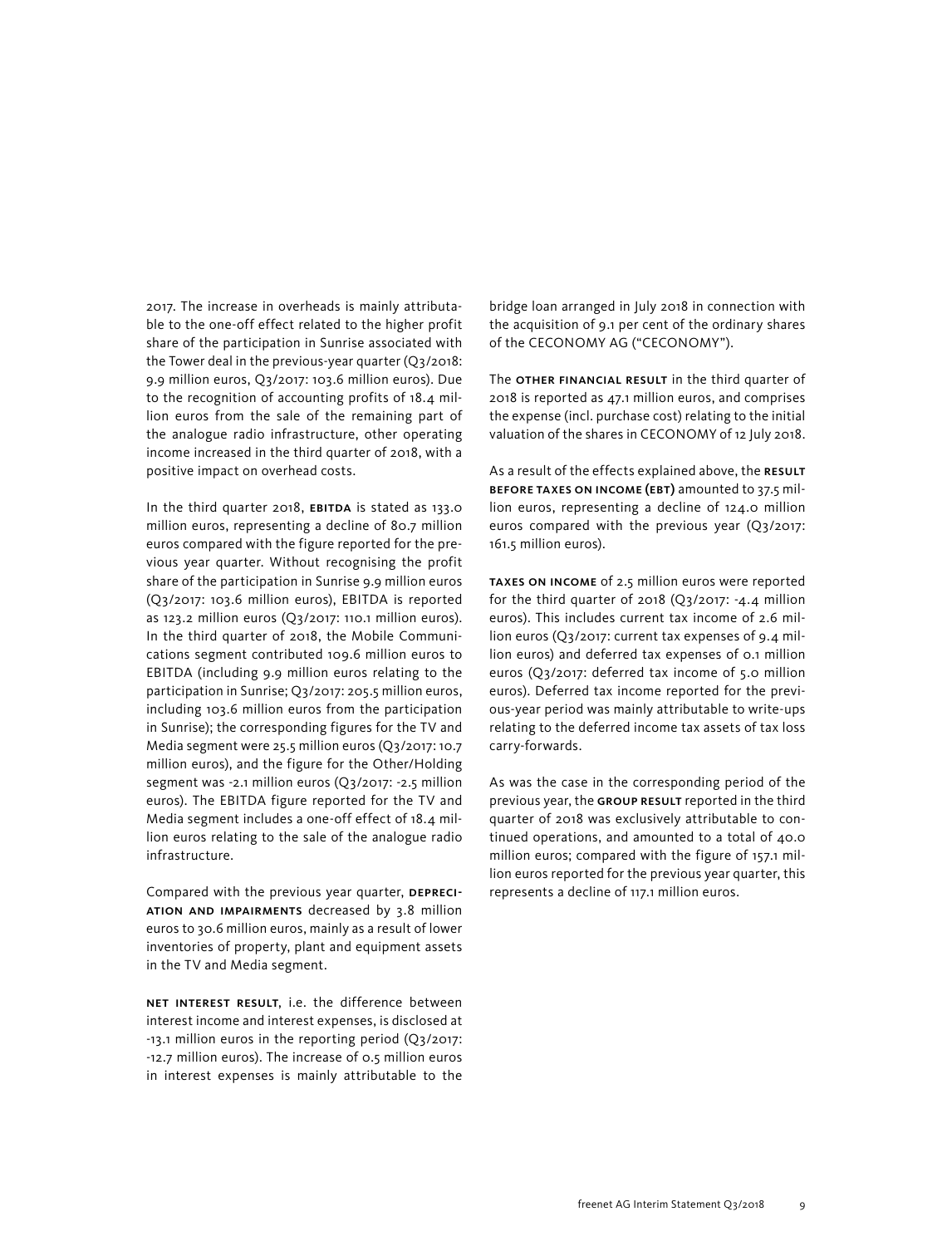### Assets and financial position

#### Selected Group balance sheet figures

| Assets              |                        | Shareholders' equity and liabilities |                        |
|---------------------|------------------------|--------------------------------------|------------------------|
| In EUR million      | 30.9.2018              | In EUR million                       | 30.9.2018              |
| Non-current assets  | 3,939.3                | Shareholders' equity                 | 1,315.3                |
| Current assets      | 860.5                  | Non-current and current liabilities  | 3,484.4                |
| <b>Total assets</b> | 4,799.7                | <b>Total equity and liabilities</b>  | 4,799.7                |
| In EUR million      | 30.6.2018<br>adjusted* | In EUR million                       | 30.6.2018<br>adjusted* |
| Non-current assets  | 3,721.7                | Shareholders' equity                 | 1,302.0                |
| Current assets      | 749.1                  | Non-current and current liabilities  | 3,168.8                |
| <b>Total assets</b> | 4,470.8                | <b>Total equity and liabilities</b>  | 4,470.8                |

\* Comparison figures have been adjusted as a result of the adjustment to the opening balance sheet (effect of the change-over to IFRS 15).

The **BALANCE SHEET TOTAL** as of 30 September 2018 amounted to 4,799.7 million euros, and thus increased by 328.9 million euros (7.4 per cent) compared with 30 June 2018 (4,470.8 million euros).

On the ASSETS SIDE of the balance sheet, NON-CURrent assets increased by 217.6 million euros to 3,939.3 million euros. This is mainly attributable to an increase of 220.7 million euros in other financial assets (to 323.8 million euros), mainly as a result of the acquisition of shares in CECONOMY in July 2018. The carrying amount of CECONOMY was stated as 199.5 million euros as of 30 September 2018. CECON-OMY is subsequently recognised at fair value through other comprehensive income.

Within CURRENT ASSETS, the increase of 72.9 million euros in liquid assets to 319.4 million euros needs to be mentioned; this is mainly due to the generated free cash flow of 87.7 million euros less the cash outflows from financing activities in the amount of 14.1 million euros. The increase of 29.6 million euros in trade accounts receivable to 208.4 million euros is mainly attributable to the accruing annual bonuses for network operators.

On the LIABILITIES SIDE, borrowing continued to be the main item within long-term and short-term debt, and increased at the end of September 2018. The increase of 278.3 million euros in long-term debt (to 1,947.0 million euros) is mainly attributable to the

bridge loan (raised in July 2018) for the acquisition of shares in CECONOMY for a nominal amount of 277.8 million euros (carrying amount as of 30 September 2018: 277.0 million euros). The trade accounts payable has increased by 40.0 million euros to 431.8 million euros mainly as a result of higher liabilities due to agents and distributors, partially as a result of the accrual of annual bonuses and partially as a result of reference date factors.

The **EQUITY RATIO** declined from 29.1 per cent at the end of June 2018 to 27.4 per cent at the end of September 2018, mainly as a result of the financing of the acquisition of shares in CECONOMY. NET DEBT decreased to 571.4 million euros as of 30 September 2018 (30 June 2018: 657.6 million euros). The decrease in net debt is mainly attributable to the free cash flow generated in the last quarter and to the increase in the share price of Sunrise. The debt ratio of 1.2 as of the end of September 2018 is reported at the same level as of the end of June 2018 (1.2). In this context, please refer to the statements in the chapter "Financial management".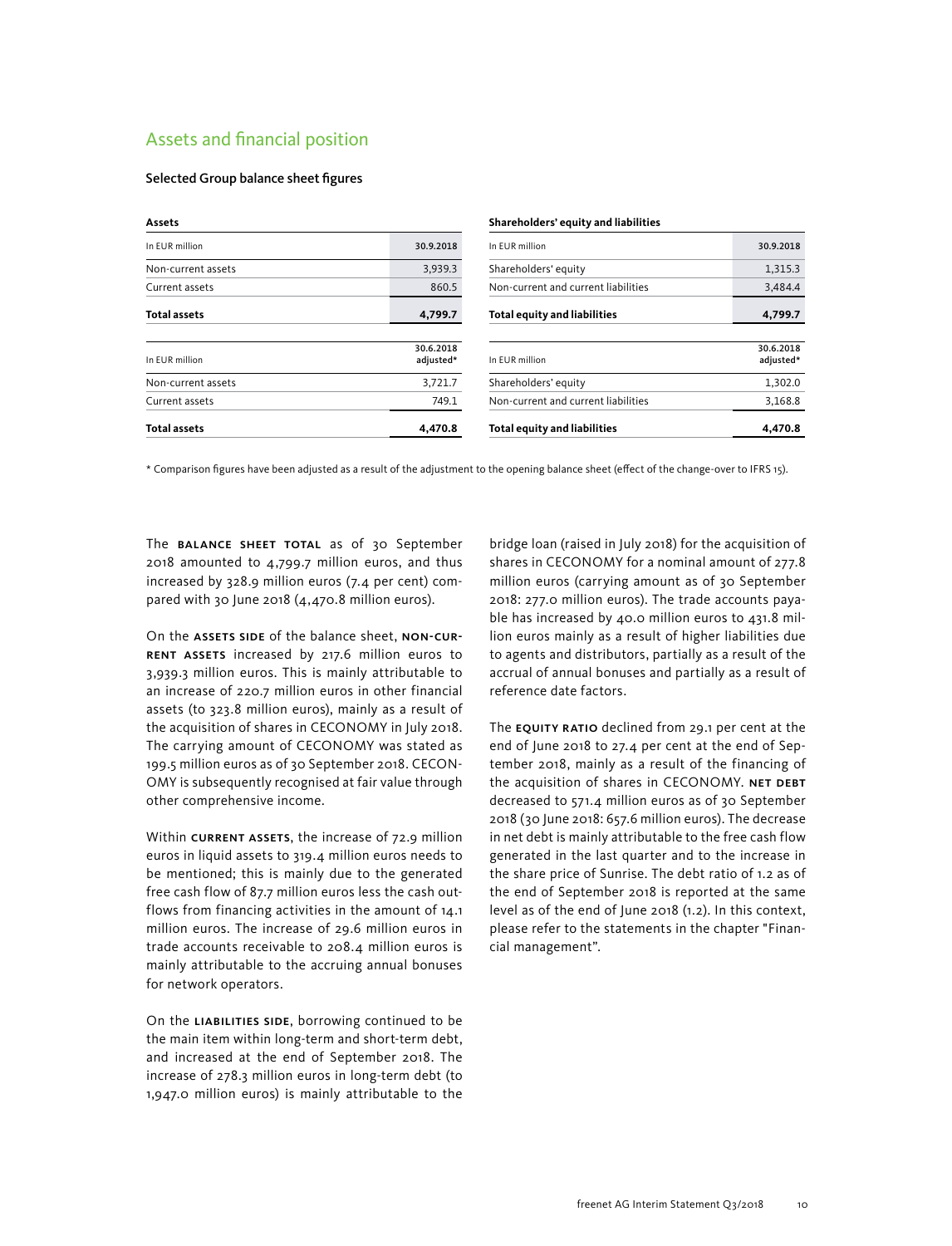### Cash flow

#### The Group's key cash flow indicators

| O3/2018  | Q3/2017 | Change   |
|----------|---------|----------|
| 97.9     | 100.4   | $-2.6$   |
| $-287.5$ | $-13.1$ | $-274.4$ |
| 262.6    | $-14.1$ | 276.6    |
| 72.9     | 73.2    | $-0.3$   |
| 87.7     | 87.3    | 0.4      |
|          |         |          |

With respect to the comparison period, the CASH flow from operating activities declined by 2.6 million euros to 97.9 million euros. In addition, with the increase of 13.0 million euros in EBITDA exclusive of Sunrise, the fact that the increase in net working capital was 6,9 million euros lower in comparison with the previous year quarter has a positive effect on cash flow from operating activities. This is opposed by the adjustment of the non cash-effective accounting profit from the disposal of analogue radio assets in the TV and Media segment in the third quarter 2018. The corresponding financial assets (receivables due from the purchasers) will only become cash-effective in future periods. Tax payments increased by 0.6 million euros compared with the third quarter of 2017, to 7.6 million euros.

The cash flow from investing activities amounted to -287.5 million euros in the third quarter of 2018, compared with -13.1 million euros in the previous-year quarter, and is dominated by the outflows of 277.5 million euros for the acquisition of the shares in CECONOMY.

The cash outflows for investments in intangible assets and in property, plant and equipment, netted out against the cash inflows from such assets, declined in the third quarter 2018 compared with the previous year quarter by 3.0 million euros to 10.1 million euros. The cash-effective investments

were financed entirely out of the company's own resources, and mainly related to the TV and Media segment.

In the reporting quarter, the CASH FLOW FROM financing activities increased from -14.1 million euros in the previous-year quarter to 262.6 million euros, mainly due to the inflows in July 2018 relating to the bridge loan of 276.7 million euros. There have also been interest payments of 7.5 million euros (Q3/2017: 7.9 million euros) as well as repayments of debt relating to finance leasing of 5.4 million euros (Q3/2017: 6.1 million euros).

As a result of the effects described above, free cash flow of 87.7 million euros was generated in the third quarter of 2018 – representing an increase compared with the corresponding previous year quarter (0.4 million euros).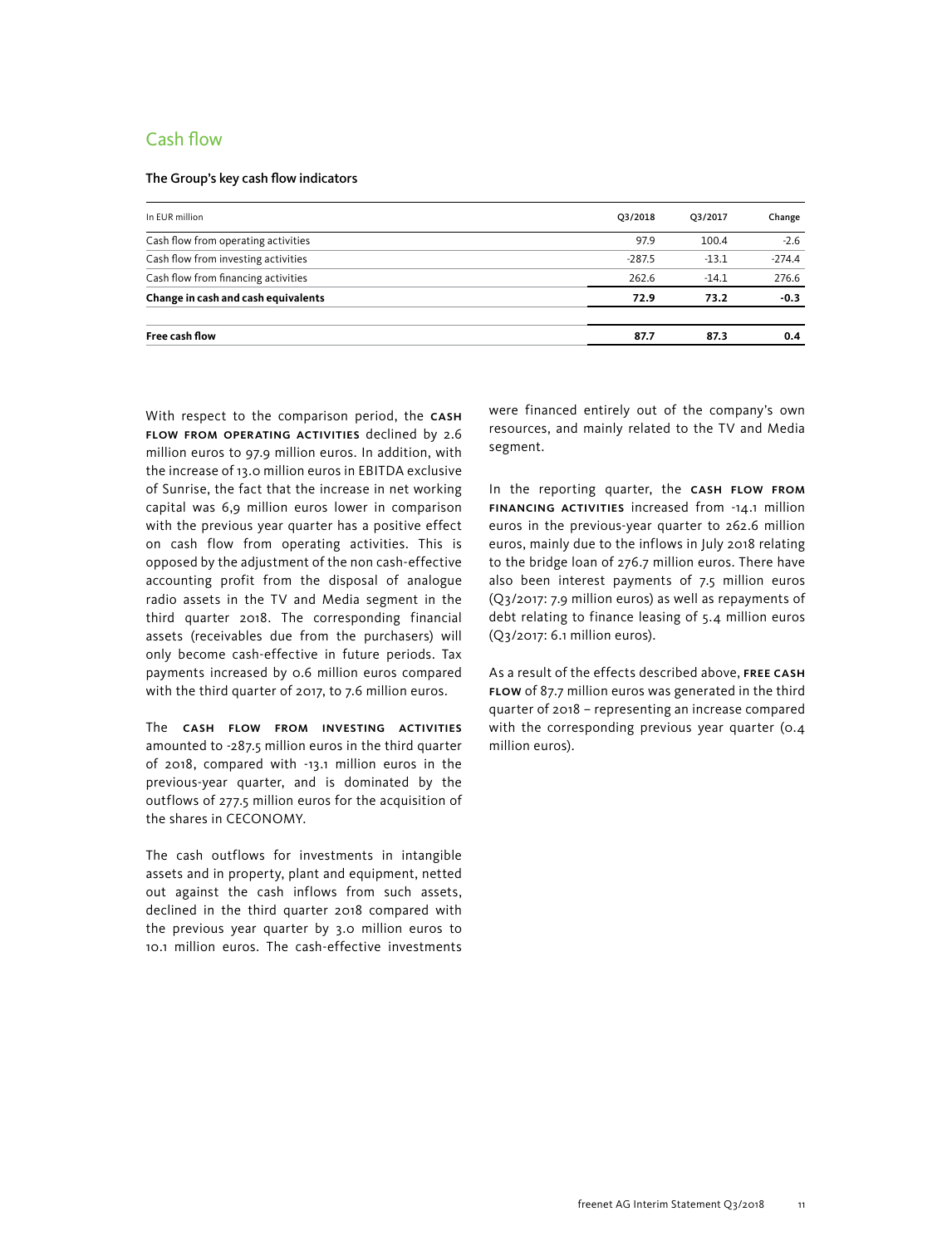## FINANCIAL MANAGEMENT

Strategic corporate management is underpinned by financial management, with the capital structure and liquidity development as performance indicators. The strategy is implemented by means of a comprehensive treasury management system based on established controlling structures.

The capital structure is managed primarily through financial performance indicators consisting of debt ratio, interest cover and the equity ratio.

For all periodic calculation figures such as EBITDA and net interest income, the relevant period is the previous 12 months (i.e. October 2017 to September 2018 and for the previous year October 2016 to September 2017).

#### Key figures of financial management

|                      | Q3/2017 | 2017 | O3/2018 | Target      |
|----------------------|---------|------|---------|-------------|
| Debt ratio           |         | 0.9  |         | $1.0 - 2.5$ |
| Pro forma debt ratio | 2.6     | 2.5  | 3.4     |             |
| Interest Cover       | 10.9    | 10.8 | 9.7     | ל <         |
| Equity ratio in %    | 33.4    | 33.9 | 27.4    | 50ء         |

As of 30 September 2018, the debt ratio was 1.2 and, as was also the case as of 30 September 2017, was thus within the strategic range of 1.0 to 2.5. The debt consists primarily of the borrower's note loans (due upon final maturity between 2018 and 2026) with a total nominal value of 1,064.5 million euros, a syndicated amortising loan concluded in the previous year with a nominal value of 610.0 million euros as well as the bridge loan raised in July 2018 with a nominal value of 277.8 million euros.

The pro-forma debt ratio is stated as 3.4, due to the acquisitions and participations which were concluded.

The interest cover of 9.7 is lower compared with the corresponding previous-year quarter (10.9), and is thus still above the defined lower limit of 5.0.

As of 30 September 2018, the equity ratio was below the target of 50 per cent; this is connected with the acquisitions and participations.

The Executive Board remains committed to its financial strategy and thus also the objectives.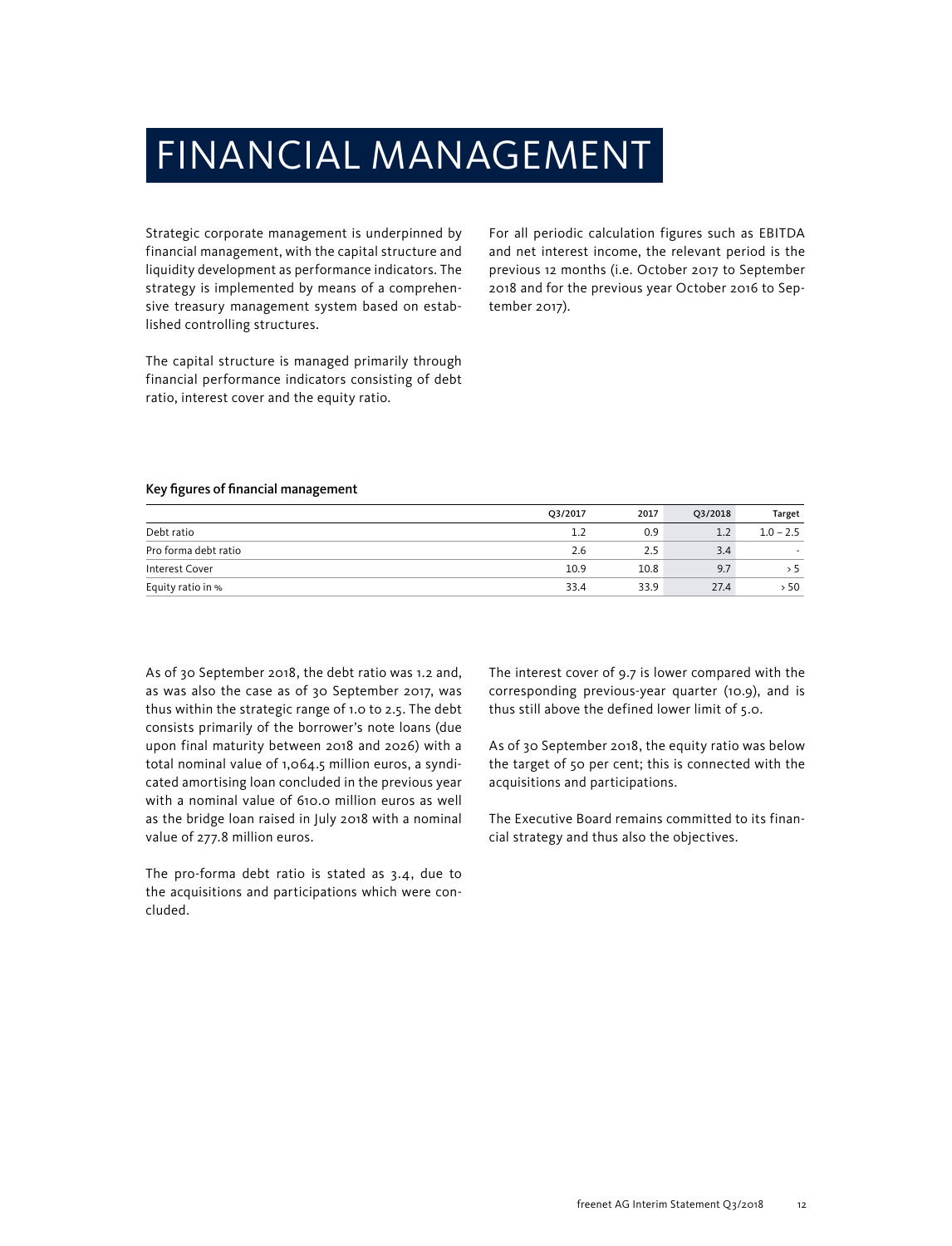# SIGNIFICANT EVENTS AFTER THE REPORTING DATE

Joachim Preisig (Chief Financial Officer) will step down from the Executive Board of freenet AG on 31 December 2018 at his own request. The Supervisory Board of freenet AG has appointed Ingo Arnold as his

successor as Chief Financial Officer. Ingo Arnold has been with the company since 2001, and has recently been responsible for Controlling, Treasury, Receivables Management and Investor Relations.

## OPPORTUNITIES AND RISK REPORT

In the third quarter of 2018, there have been no major changes to the opportunities and risks which were described extensively under the "Opportunities and risk report" in the annual report 2017 and which were updated in the interim report as of 30 June 2018.

The annual report 2017 as well as the interim report as of 30 June 2018 are available in the Internet at https://www.freenet-group.de/investor/publications/ index.html.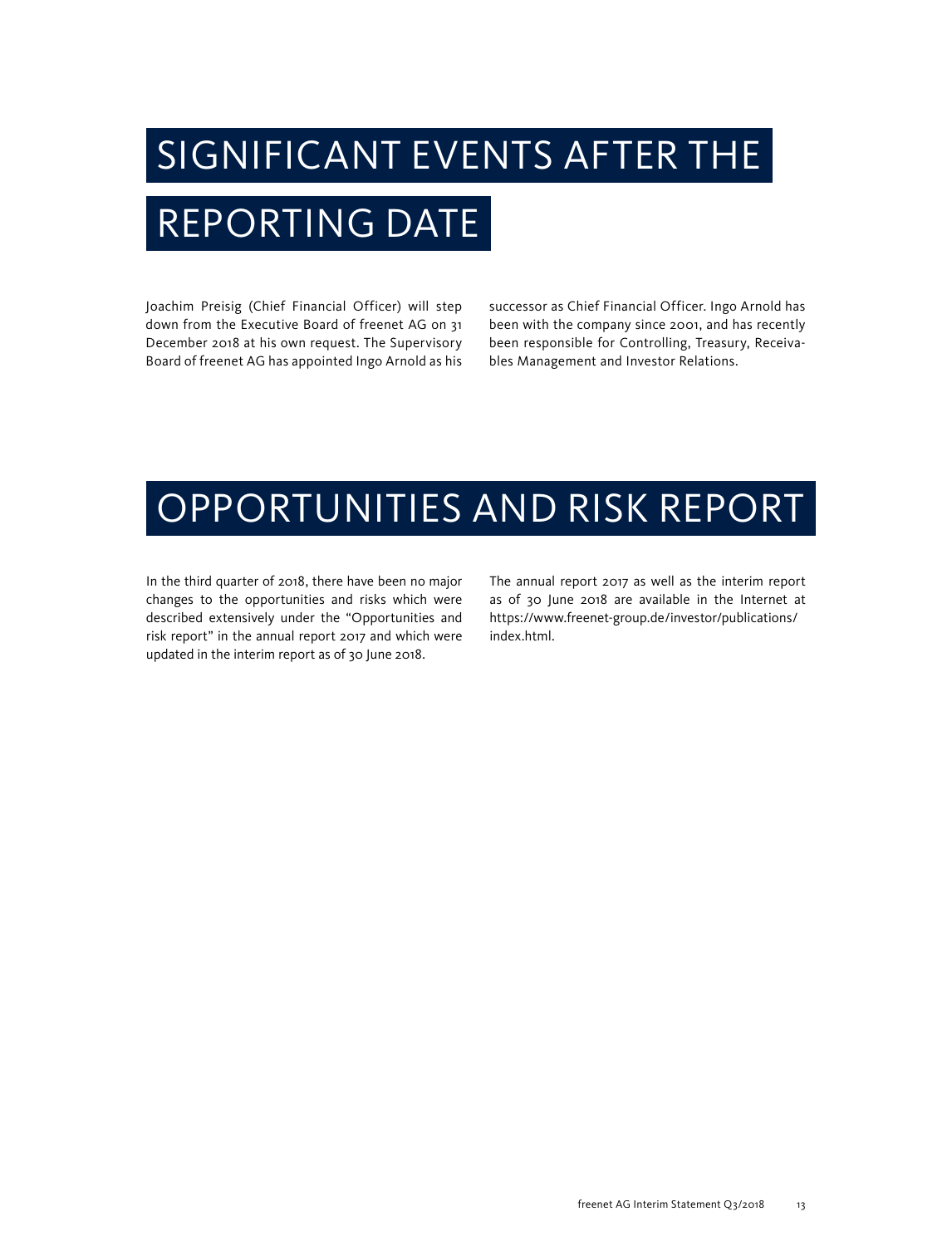

#### Development of the key performance indicators

|                                                   | <b>Forecast for financial</b> |         |                  | <b>Forecast for financial</b> |
|---------------------------------------------------|-------------------------------|---------|------------------|-------------------------------|
| In EUR million / as indicated                     | year 2017                     | 2017    | 1.1. - 30.9.2018 | year 2018                     |
| Financial performance indicator                   |                               |         |                  |                               |
| $Re$ venue $1$                                    | moderate increase             | 3.507.3 | 2,670.3          | stable                        |
| <b>EBITDA</b> exclusive of Sunrise                | slightly above 410            | 408.0   | 327.9            | 410-430                       |
| Free cash flow exclusive of Sunrise               | around 310                    | 308.4   | 216.7            | 290-310                       |
| Postpaid-ARPU (in EUR)                            | stable                        | 21.4    | 21.6             | stable                        |
| freenet TV-ARPU (in EUR)                          | around 4.5                    | 4.3     | 4.5              | around 4.5                    |
| Non-financial performance indicator               |                               |         |                  |                               |
| Customer Ownership (in million)                   | slight increase               | 9.59    | 9.49             | stable                        |
| freenet TV subscribers (in million) <sup>2</sup>  | > 0.80                        | 0.98    | 1.00             | >1.20                         |
| waipu.tv registered customers<br>(in million) $3$ | > 0.50                        | 0.46    | 1.01             | significant increase          |
| waipu.tv subscribers (in million)                 | > 0.10                        | 0.10    | 0.20             | > 0.25                        |

1 Exclusive the effects of the first-time application of IFRS 15 in 2018.

2 The actual figures for 2017 as well as 30 September 2018 shown in the line "freenet TV subscribers (million)" each refer to "freenet TV subscribers". The forecast for the financial year 2018 (>1.20 million) also refers to "freenet TV subscribers" and corresponds to approximately 1.00 million freenet TV subscribers (RGU).

3 Exclusive of pre-registered users (Q3/2018: about 70,500; Q2/2018: about 72,000).

The freenet Group uses financial as well as non-financial performance indicators for the efficient management of the company. The continuous measurement of all relevant parameters is used as the basis for determining the medium- and long-term success of the company's strategic focus and the related operational implementation. At the Group level, EBITDA exclusive of Sunrise as well as free cash flow exclusive of Sunrise are used as group performance indicators. At the segment level, the company identifies monthly average revenue per user which is also used as a management indicator. This comprises postpaid ARPU in the Mobile Communications segment and freenet TV ARPU in the TV and Media segment.

The freenet Group expects to generate stable revenue in the current financial year. However, in view of the accounting standard IFRS 15 which has been applicable since the beginning of 2018, the disclosed revenue to be reported will be much lower. This is due essentially to the reclassification of network operator commissions which, since the point at which IFRS 15 came into force, are disclosed as a reduction in cost of materials and no longer as an element of revenue. Overall, this effect is estimated to have an impact of approximately 700 million euros, so that the revenue expected for 2018 will probably be reduced by this amount compared with the previous-year figure.

Despite the development described above, the freenet Group expects to see a slight increase in EBITDA exclusive of Sunrise. For the current financial year, this performance indicator is therefore expected to be within a range of 410 to 430 million euros. For the financial year 2018, the company aims to achieve free cash flow exclusive of Sunrise of 290 to 310 million euros.

Only the revenue generated in the Mobile Communications segment will be affected by the accounting standard IFRS 15; this is why the downturn in revenue described above is expected to be seen in this particular segment. For the Mobile Communications segment, stable ARPU as well as stable customer ownership are forecasted for the financial year 2018. An increase in percentage of valuable postpaid customers has been assumed for the intended development of this client base. Assuming that the development of business is stable, EBITDA is also predicted to be stable compared with the previous year.

For the TV and Media segment, the freenet Group expects to see stable revenue in the current financial year, in conjunction with a significant higher EBITDA compared with the previous year. For the product freenet TV (DVB-T2 HD and satellite), the company expects to see the number of subscribers increase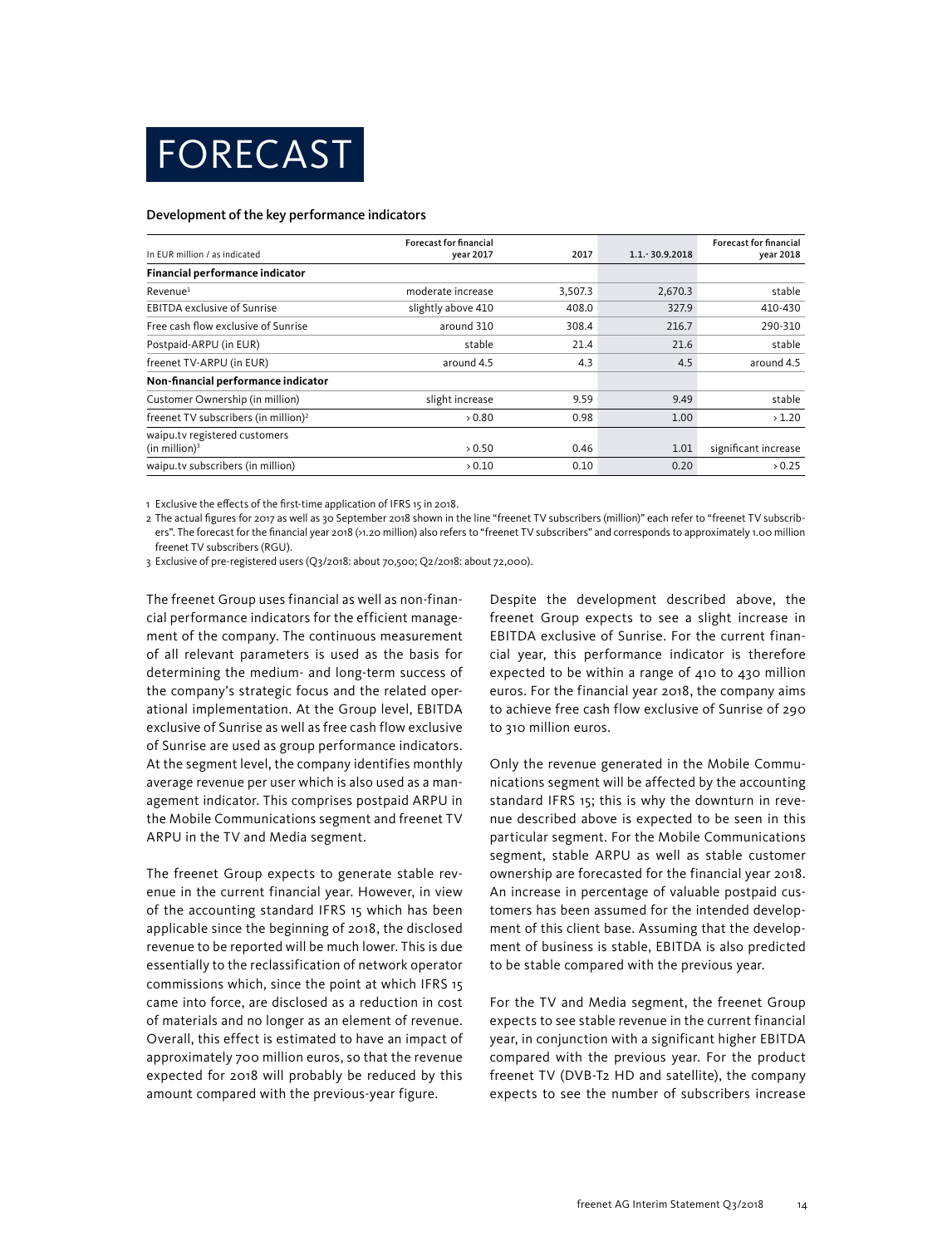to 1.2 million by the end of the year. The above-mentioned performance indicator was redefined in the course of the year as a result of new findings in this still recent field of operation. The newly introduced indicator "Revenue Generating Unit" (RGU) comprises only customers who have not only purchased but also activated a prepaid card. This has resulted in a more transparent and more precise management indicator for the freenet Group. For the current financial year, the company is anticipating more than 1.0 million RGUs. At 4.5 euros, freenet TV ARPU is forecast to be equivalent to the figure seen in 2017.

A significant number of registered users is forecasted for the IPTV offering waipu.tv in 2018. In line with the growth in the number of customers, management expects to see more than 250,000 paying subscribers for this field of business.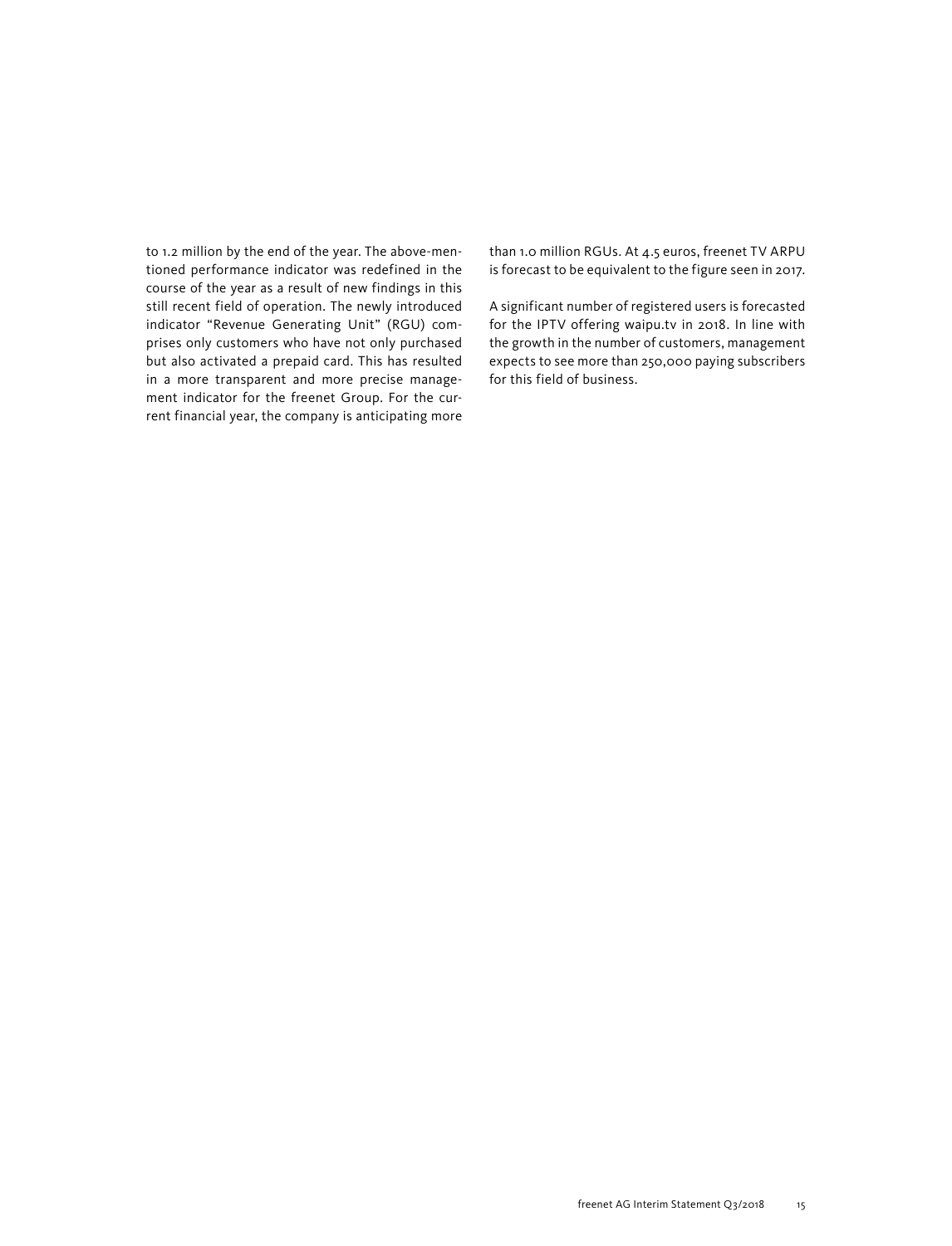## SELECTED FINANCIAL

## INFORMATION

## Consolidated income statement for the period from 1 January to 30 September 2018

| In EUR `000s/as indicated                                            | Q1-Q3/2018             | Q1-Q3/2017             | Q3/2018                | Q3/2017                |
|----------------------------------------------------------------------|------------------------|------------------------|------------------------|------------------------|
|                                                                      | 1.1.2018-<br>30.9.2018 | 1.1.2017-<br>30.9.2017 | 1.7.2018-<br>30.9.2018 | 1.7.2017-<br>30.9.2017 |
| Revenue                                                              | 2,103,271              | 2,557,377              | 717,034                | 880,150                |
| Other operating income                                               | 73,671                 | 39,790                 | 39,276                 | 12,425                 |
| Other own work capitalised                                           | 12,937                 | 13,085                 | 5,211                  | 4,217                  |
| Cost of material                                                     | $-1,434,655$           | $-1,859,252$           | $-494,184$             | $-640,630$             |
| Personnel expenses                                                   | $-161,268$             | $-167,277$             | $-54,648$              | $-53,489$              |
| Depreciation and impairment write-downs                              | $-97,342$              | $-104,218$             | $-30,552$              | $-34,337$              |
| Other operating expenses                                             | $-266,047$             | $-282,813$             | $-89,693$              | $-91,578$              |
| Thereof result from the allowance of financial assets                | $-38,141$              | $-39,491$              | $-12,532$              | $-13,650$              |
| Thereof exclusive the result from the allowance of financial assets  | $-227,906$             | $-243,322$             | $-77,161$              | -77,928                |
| Operating result                                                     | 230,567                | 196,692                | 92,444                 | 76,758                 |
|                                                                      |                        |                        |                        |                        |
| Share of results of associates accounted for using the equity method | 15,276                 | 106.521                | 5,287                  | 97.446                 |
| Thereof profit share                                                 | 29,568                 | 122,067                | $-10,051$              | 102,628                |
| Thereof subsequent recognition from purchase price allocation        | $-14,292$              | $-15,546$              | $-4,764$               | $-5,182$               |
| Interest receivable and similar income                               | 87                     | 330                    | 48                     | 2                      |
| Interest payable and similar expenses                                | $-36,244$              | $-37,612$              | $-13,143$              | $-12,685$              |
| Other financial result                                               | $-47,098$              | $\Omega$               | $-47,098$              | $\Omega$               |
| Result before taxes on income                                        | 162,588                | 265,931                | 37,538                 | 161,521                |
|                                                                      |                        |                        |                        |                        |
| Taxes on income                                                      | $-14,517$              | $-16,945$              | 2,489                  | $-4,396$               |
| Group result                                                         | 148,071                | 248,986                | 40,027                 | 157,125                |
|                                                                      |                        |                        |                        |                        |
| Group result attributable to shareholders of freenet AG              | 156,462                | 257,546                | 42,297                 | 159,730                |
| Group result attributable to non-controlling interest                | $-8,391$               | $-8,560$               | $-2,270$               | $-2,605$               |
| Earnings per share in EUR (undiluted)                                | 1.22                   | 2.01                   | 0.33                   | 1.25                   |
| Earnings per share in EUR (diluted)                                  | 1.22                   | 2.01                   | 0.33                   | 1.25                   |
|                                                                      |                        |                        |                        |                        |
| Weighted average of shares outstanding in thousand (undiluted)       | 128,011                | 128,011                | 128,011                | 128,011                |
| Weighted average of shares outstanding in thousand (diluted)         | 128,011                | 128,011                | 128,011                | 128,011                |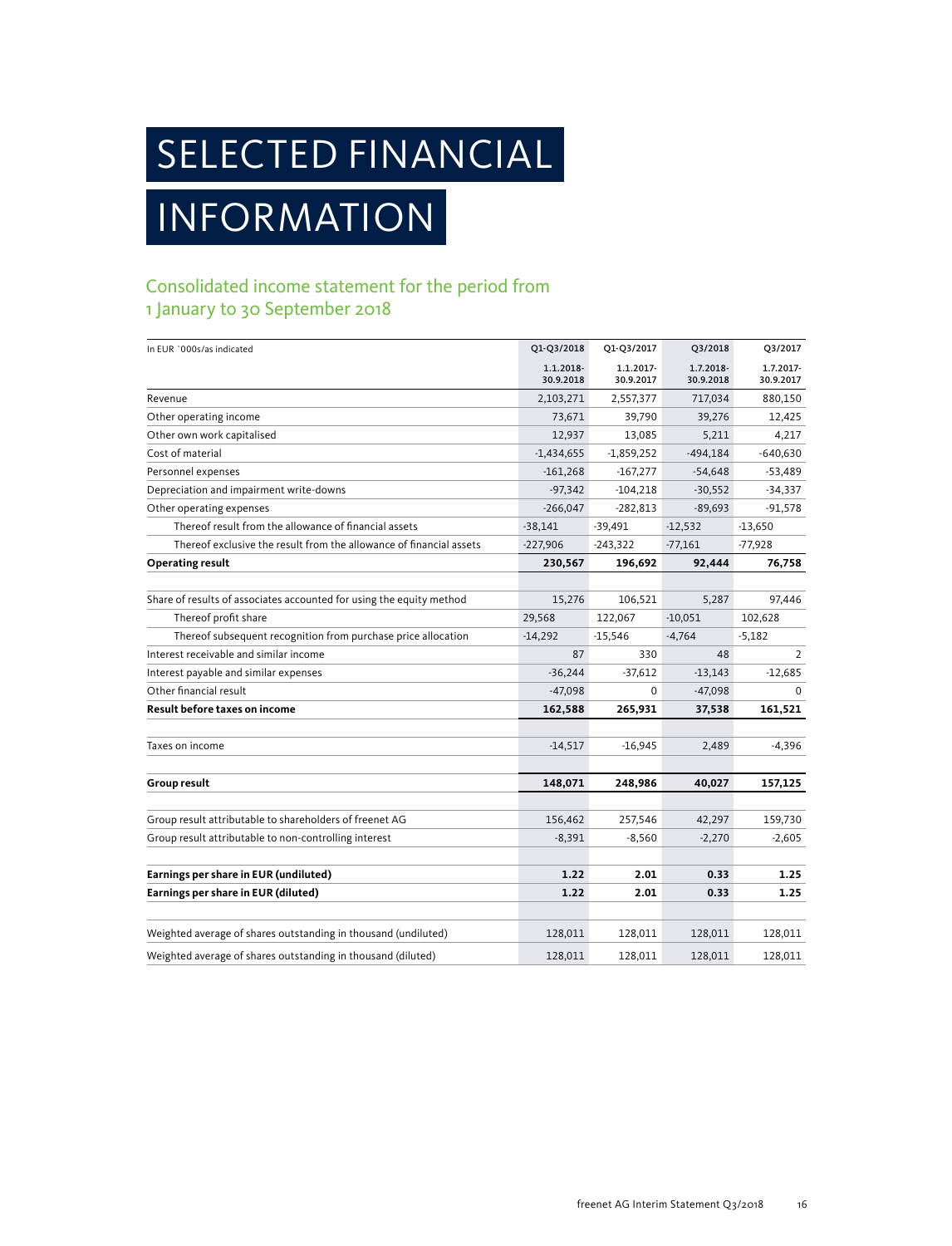## Consolidated balance sheet as of 30 September 2018

| In EUR '000s                                                    | 30.9.2018 | 30.6.2018<br>adjusted* | 31.12.2017 |
|-----------------------------------------------------------------|-----------|------------------------|------------|
| Non-current assets                                              |           |                        |            |
| Intangible assets                                               | 534,223   | 542,865                | 563,507    |
| Goodwill                                                        | 1,379,919 | 1,379,919              | 1,379,919  |
| Property, plant and equipment                                   | 408,758   | 415,307                | 435,818    |
| Investments in associates accounted for using the equity method | 802,214   | 793,077                | 810,984    |
| Deferred income tax assets                                      | 148,817   | 148,949                | 153,508    |
| Trade accounts receivable                                       | 47,596    | 45,251                 | 79,081     |
| Other receivables and other assets                              | 9,086     | 11,047                 | 9,500      |
| Other financial assets                                          | 323,765   | 103,024                | 7,945      |
| Contract acquisition costs                                      | 284,883   | 282,252                | $\Omega$   |
|                                                                 | 3,939,261 | 3,721,691              | 3,440,262  |
| <b>Current assets</b>                                           |           |                        |            |
| Inventories                                                     | 84,871    | 91,963                 | 76,310     |
| Current income tax assets                                       | 2,046     | 2,046                  | 2,205      |
| Trade accounts receivable                                       | 208,361   | 178,793                | 453,700    |
| Other receivables and other assets                              | 14,230    | 7,252                  | 4,572      |
| Other financial assets                                          | 231,596   | 221,965                | 14,258     |
| Cash and cash equivalents                                       | 319,382   | 246,448                | 322,816    |
| Assets classified as held for sale                              | $\Omega$  | 670                    | $\Omega$   |
|                                                                 | 860,486   | 749,137                | 873,861    |
|                                                                 | 4,799,747 | 4.470.828              | 4,314,123  |

#### Shareholders` equity

| In EUR `000s                                                    | 30.9.2018 | 30.6.2018<br>adjusted* | 31.12.2017  |
|-----------------------------------------------------------------|-----------|------------------------|-------------|
| Shareholders' equity                                            |           |                        |             |
| Share capital                                                   | 128,061   | 128,061                | 128,061     |
| Capital reserve                                                 | 737,536   | 737,536                | 737,536     |
| Cumulative other comprehensive income                           | $-36,635$ | $-9,906$               | $-20,256$   |
| Retained earnings                                               | 463,614   | 421,317                | 586,433     |
| Capital and reserves attributable to shareholders of freenet AG | 1,292,576 | 1,277,008              | 1,431,774   |
| Capital and reserves attributable to non-controlling interest   | 22,736    | 25,006                 | 31,127      |
|                                                                 | 1,315,312 | 1,302,014              | 1,462,901   |
| <b>Non-current liabilities</b>                                  |           |                        |             |
| Other payables                                                  | 107,585   | 107,635                | $\mathbf 0$ |
| Other financial trade accounts                                  | 331,841   | 337,705                | 332,218     |
| <b>Borrowings</b>                                               | 1,947,022 | 1,668,682              | 1,666,001   |
| Pension provisions                                              | 81,959    | 83,045                 | 87,909      |
| Other provisions                                                | 27,673    | 25,975                 | 26,794      |
|                                                                 | 2,496,080 | 2,223,042              | 2,112,992   |
| <b>Current liabilities</b>                                      |           |                        |             |
| Trade accounts payable                                          | 431,759   | 391,726                | 517,276     |
| Other payables                                                  | 415,497   | 411,112                | 81,842      |
| Other financial trade accounts                                  | 57,862    | 54,606                 | 49,121      |
| Current income tax liabilities                                  | 29,696    | 38,874                 | 33,806      |
| <b>Borrowings</b>                                               | 9.303     | 6,252                  | 7,145       |
| Other provisions                                                | 44,238    | 43,202                 | 49,110      |
|                                                                 | 988,355   | 945,772                | 738,300     |
|                                                                 | 4,799,747 | 4,470,828              | 4,314,123   |

\* Comparison figures have been adjusted as a result of the adjustment to the opening balance sheet (effect of the change-over to IFRS 15).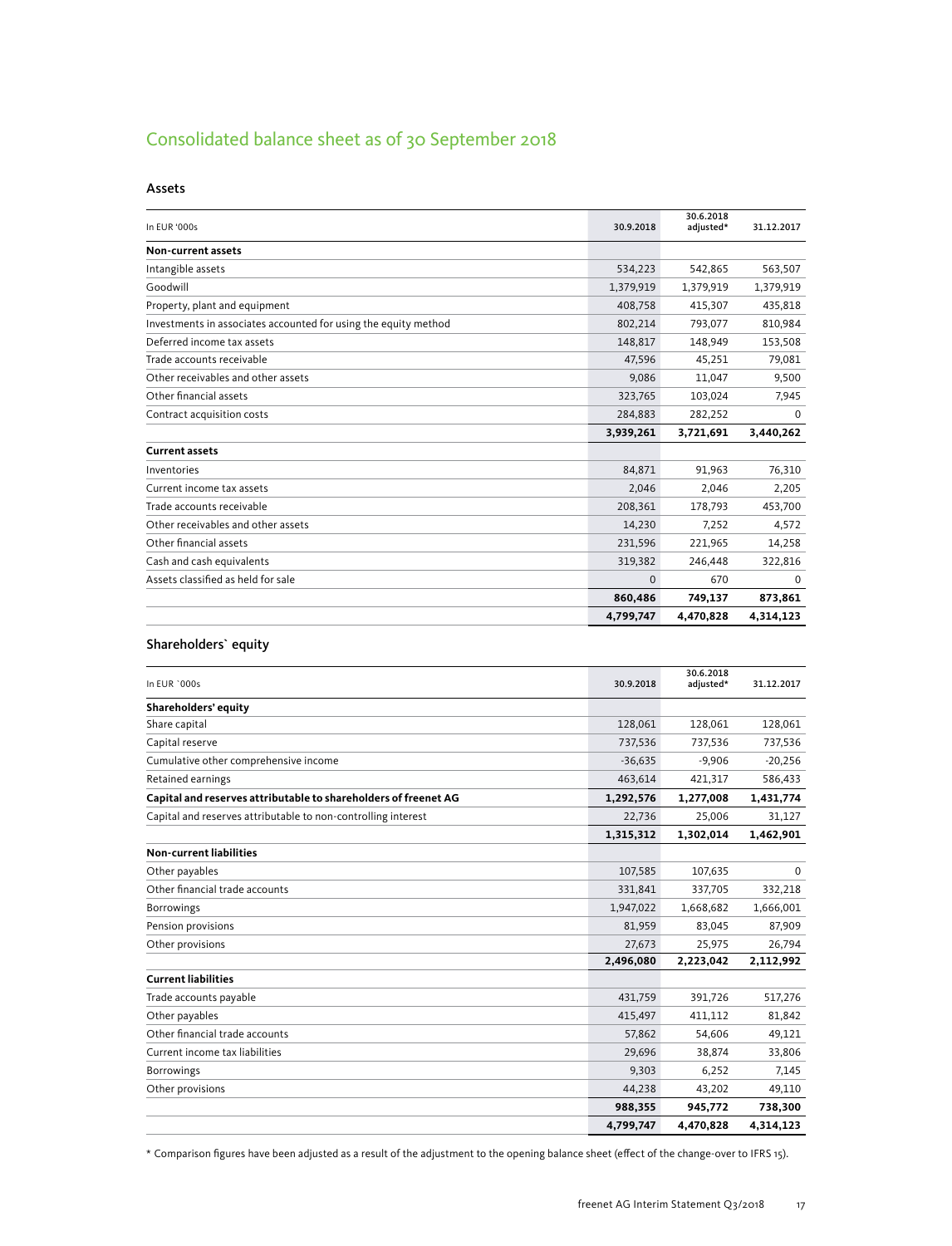## Consolidated statement of cash flows for the period from 1 January to 30 September 2018

|                                                                                       | Q1-Q3/2018             | Q1-Q3/2017             |
|---------------------------------------------------------------------------------------|------------------------|------------------------|
| In EUR `000s                                                                          | 1.1.2018-<br>30.9.2018 | 1.1.2017-<br>30.9.2017 |
| Result before interest and taxes (EBIT)                                               | 245,843                | 303,213                |
|                                                                                       |                        |                        |
| Adjustments                                                                           |                        |                        |
| Depreciation and impairment write-downs                                               | 97,342                 | 104,218                |
| Share of results of associates accounted for using the equity method                  | $-15,276$              | $-106,521$             |
| Dividends received                                                                    | 36,912                 | 34,409                 |
| Gains / losses on the disposal of fixed assets                                        | $-25,283$              | 236                    |
| Increase in net working capital not attributable to investing or financing activities | $-34,984$              | $-4,289$               |
| Capitalisation of contract acquisition costs                                          | $-228,946$             | $\Omega$               |
| Amortisation of contract acquisition costs                                            | 233,652                | $\Omega$               |
| Tax payments                                                                          | $-22,039$              | $-19,314$              |
| Cash flow from operating activities                                                   | 287,221                | 311,952                |
| Investments in property, plant and equipment and intangible assets                    | $-42,259$              | $-48,007$              |
| Proceeds from the disposal of property, plant and equipment and intangible assets     | 8,608                  | 4,443                  |
| Proceeds from the sale of subsidiaries                                                | $\Omega$               | 170                    |
| Payments in shareholders' equity, accounted for using the equity method               | $-75$                  | $-325$                 |
| Investments in other financial participations                                         | $-277,745$             | $-13$                  |
| Interest received                                                                     | 195                    | 725                    |
| Cash flow from investing activities                                                   | $-311,276$             | -43,007                |
| Dividend payments to company owners and minority shareholders                         | $-211,218$             | $-204,818$             |
| Proceeds from new borrowings                                                          | 276,686                | $\Omega$               |
| Cash repayments of borrowings                                                         | $\Omega$               | $-112$                 |
| Cash repayments of liabilities from finance leases                                    | $-16,315$              | $-18,285$              |
| Cash repayments of financial costs due to the prolongation of financial debt          | $-1,200$               | $\Omega$               |
| Interest paid                                                                         | $-27,332$              | $-30,179$              |
| Cash flow from financing activities                                                   | 20,621                 | $-253,394$             |
| Cash-effective change in cash and cash equivalents                                    | $-3,434$               | 15,551                 |
|                                                                                       |                        |                        |
| Cash and cash equivalents at the beginning of the period                              | 322,816                | 318,186                |
| Cash and cash equivalents at the end of the period                                    | 319,382                | 333,737                |

| Composition of cash and cash equivalents<br>In FUR $\log$                         | 30.9.2018 | 30.9.2017 |
|-----------------------------------------------------------------------------------|-----------|-----------|
| Cash and cash equivalents                                                         | 319.382   | 333,737   |
|                                                                                   | 319,382   | 333,737   |
|                                                                                   |           |           |
| Composition of free cash flow <sup>1</sup><br>In FUR `000s                        | 30.9.2018 | 30.9.2017 |
| Cash flow from operating activities                                               | 287,221   | 311,952   |
| Investments in property, plant and equipment and intangible assets                | $-42.259$ | $-48.007$ |
| Proceeds from the disposal of property, plant and equipment and intangible assets | 8.608     | 4,443     |
| Free cash flow                                                                    | 253,570   | 268,388   |

<sup>1</sup> Free cash flow is a non-GAAP parameter. In this context please refer to section "Defintion of alternative performance measures" in the group annual report.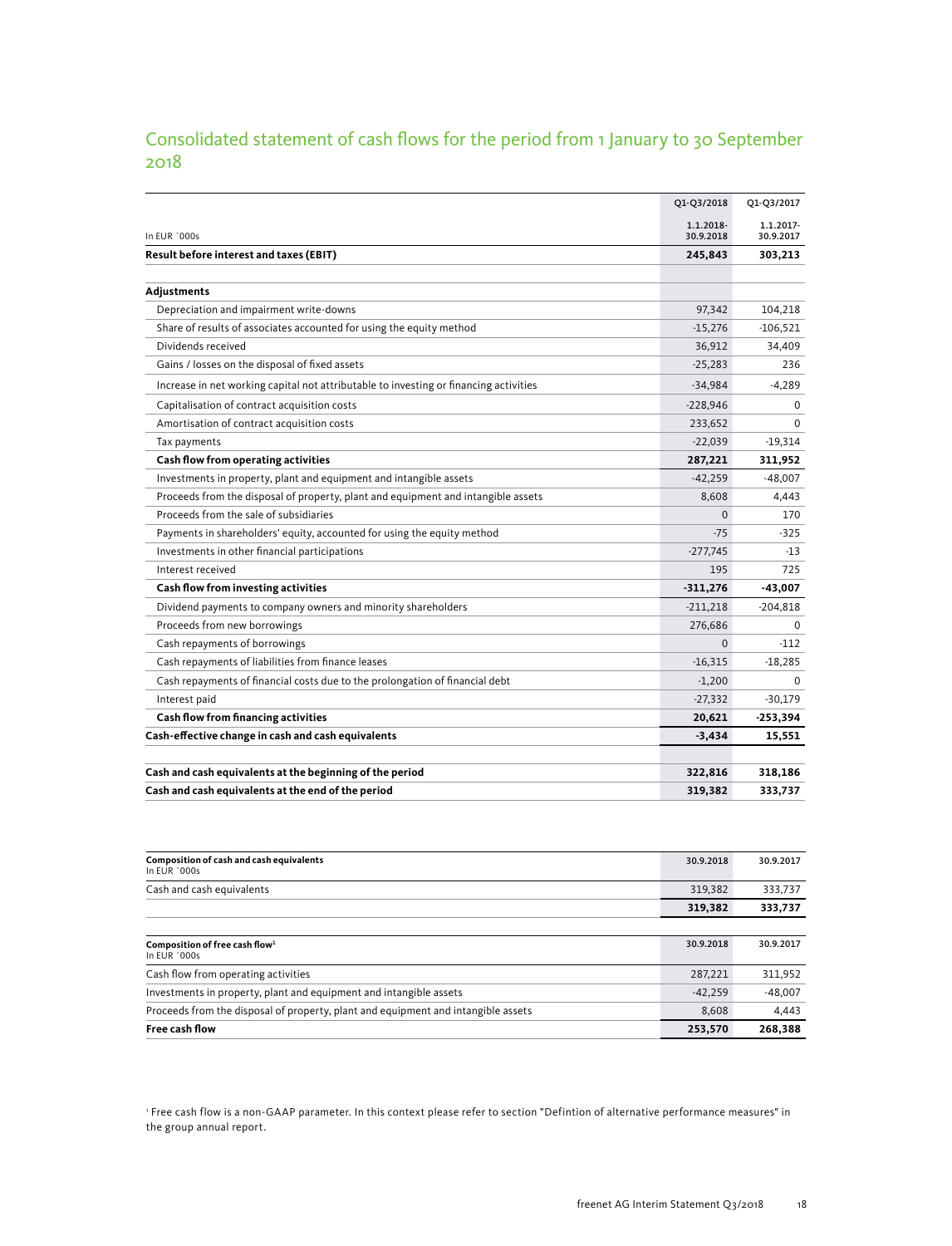## Segment report for the period from 1 January to 30 September 2018

| In EUR `000s                                                                    | Mobile<br>Communications | TV and Media | Other/Holding | <b>Elimination of</b><br>intersegment revenue<br>and costs | Total        |
|---------------------------------------------------------------------------------|--------------------------|--------------|---------------|------------------------------------------------------------|--------------|
| Third-party revenue                                                             | 1,859,158                | 205,549      | 38,564        | $\Omega$                                                   | 2,103,271    |
| Intersegment revenue                                                            | 33,216                   | 5,702        | 10,475        | $-49,393$                                                  | $\Omega$     |
| Total revenue                                                                   | 1,892,374                | 211,251      | 49,039        | $-49,393$                                                  | 2,103,271    |
| Cost of materials, third party                                                  | $-1,337,235$             | $-85,510$    | $-11,910$     | $\mathbf{0}$                                               | $-1,434,655$ |
| Intersegment cost of materials                                                  | $-15,147$                | $-24,988$    | $-3,899$      | 44,034                                                     | $\mathbf{0}$ |
| Total cost of materials                                                         | $-1,352,382$             | $-110.498$   | $-15.809$     | 44.034                                                     | $-1,434,655$ |
| Segment gross profit                                                            | 539,992                  | 100,753      | 33,230        | $-5,359$                                                   | 668,616      |
| Other operating income                                                          | 38,180                   | 34,831       | 2,775         | $-2,115$                                                   | 73,671       |
| Other own work capitalised                                                      | 6,551                    | 4,902        | 1,484         | $\Omega$                                                   | 12,937       |
| Personnel expenses                                                              | $-91,667$                | $-44,774$    | $-24,827$     | $\Omega$                                                   | $-161,268$   |
| Other operating expenses                                                        | $-211,481$               | $-42,214$    | $-19,826$     | 7.474                                                      | $-266,047$   |
| Thereof result from the allowance of<br>financial assets                        | $-37,593$                | $-443$       | $-105$        | $\Omega$                                                   | $-38,141$    |
| Thereof exclusive the result from the<br>allowance of financial assets          | $-173,888$               | $-41,771$    | $-19,721$     | 7,474                                                      | $-227,906$   |
| Profit share of results of associates accounted<br>for using the equity method  | 29,583                   | $\Omega$     | $-15$         | $\mathbf{0}$                                               | 29,568       |
| Segment-EBITDA                                                                  | 311,158                  | 53,498       | $-7,179$      | $\mathbf 0$                                                | 357,477      |
| Depreciation and impairment write -downs                                        |                          |              |               |                                                            | $-97,342$    |
| Subsequent accounting for associates accoun-<br>ted for using the equity method |                          |              |               |                                                            | $-14,292$    |
| <b>EBIT</b>                                                                     |                          |              |               |                                                            | 245,843      |
| Financial result                                                                |                          |              |               |                                                            | $-83,255$    |
| Taxes on income                                                                 |                          |              |               |                                                            | $-14,517$    |
| Group result                                                                    |                          |              |               |                                                            | 148,071      |
| Group result attributable to shareholders of<br>freenet AG                      |                          |              |               |                                                            | 156,462      |
| Group result attributable to non-controlling<br>interest                        |                          |              |               |                                                            | $-8,391$     |
| Cash-effective net investments                                                  | 13,804                   | 15,823       | 4,024         |                                                            | 33,651       |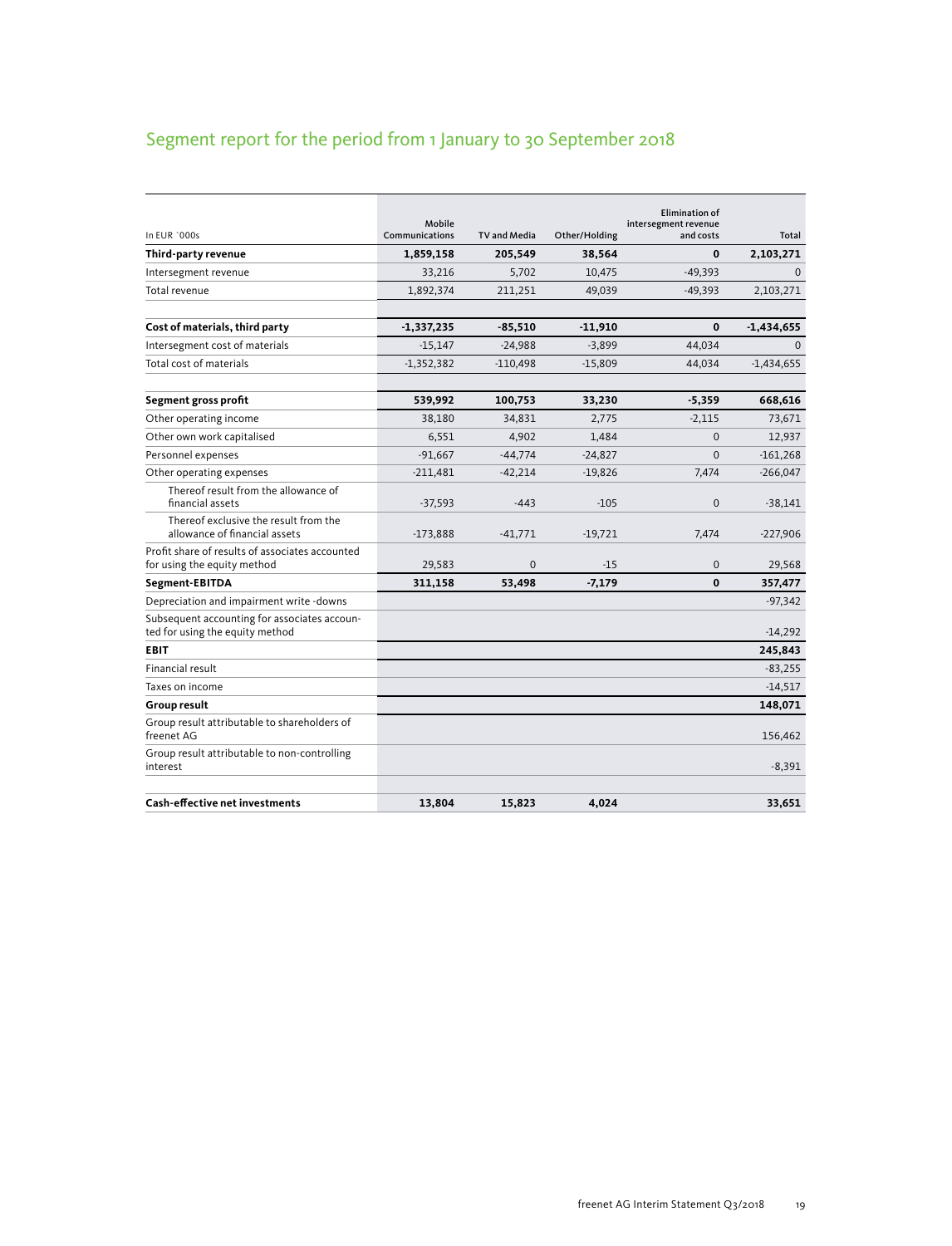## Segment report for the period from 1 January to 30 September 2017

| In FUR `000s                                                                  | Mobile<br>Communications | TV and Media | Other/Holding | <b>Elimination of</b><br>intersegment<br>revenue and costs | Total        |
|-------------------------------------------------------------------------------|--------------------------|--------------|---------------|------------------------------------------------------------|--------------|
| Third-party revenue                                                           | 2,292,742                | 218,080      | 46,555        | 0                                                          | 2,557,377    |
| Intersegment revenue                                                          | 30,837                   | 1,057        | 10,220        | $-42,114$                                                  | $\Omega$     |
| Total revenue                                                                 | 2,323,579                | 219,137      | 56,775        | $-42,114$                                                  | 2,557,377    |
| Cost of materials, third party                                                | $-1,771,928$             | -70,857      | $-16,467$     | 0                                                          | $-1,859,252$ |
| Intersegment cost of materials                                                | $-9,758$                 | $-22,450$    | $-3,732$      | 35,940                                                     | $\mathbf 0$  |
| Total cost of materials                                                       | $-1,781,686$             | $-93.307$    | $-20.199$     | 35,940                                                     | $-1,859,252$ |
| Segment gross profit                                                          | 541,893                  | 125,830      | 36,576        | $-6,174$                                                   | 698,125      |
| Other operating income                                                        | 41.224                   | 1,247        | 3.450         | $-6,131$                                                   | 39.790       |
| Other own work capitalised                                                    | 5,632                    | 5,793        | 1,660         | $\mathbf 0$                                                | 13,085       |
| Personnel expenses                                                            | $-94,126$                | $-47,177$    | $-25,974$     | $\Omega$                                                   | $-167,277$   |
| Other operating expenses                                                      | $-212,216$               | -61,171      | $-21,731$     | 12.305                                                     | $-282,813$   |
| Thereof result from the allowance of<br>financial assets                      | $-39,326$                | $-152$       | $-13$         | $\mathbf 0$                                                | $-39,491$    |
| Thereof exclusive the result from the<br>allowance of financial assets        | $-172,890$               | -61.019      | $-21.718$     | 12,305                                                     | $-243,322$   |
| Profit share of results of associates accounted for<br>using the method       | 123,064                  | 0            | $-997$        | $\mathbf 0$                                                | 122,067      |
| Segment-EBITDA                                                                | 405,471                  | 24,522       | $-7,016$      | 0                                                          | 422,977      |
| Depreciation and impairment write-downs                                       |                          |              |               |                                                            | $-104,218$   |
| Subsequent accounting for associates accounted<br>for using the equity method |                          |              |               |                                                            | $-15,546$    |
| <b>EBIT</b>                                                                   |                          |              |               |                                                            | 303,213      |
| Financial result                                                              |                          |              |               |                                                            | $-37.282$    |
| Taxes on income                                                               |                          |              |               |                                                            | $-16,945$    |
| Group result                                                                  |                          |              |               |                                                            | 248,986      |
| Group result attributable to shareholders of<br>freenet AG                    |                          |              |               |                                                            | 257,546      |
| Group result attributable to non-controlling<br>interest                      |                          |              |               |                                                            | $-8,560$     |
| <b>Cash-effective net investments</b>                                         | 13,451                   | 27,307       | 2,806         |                                                            | 43,564       |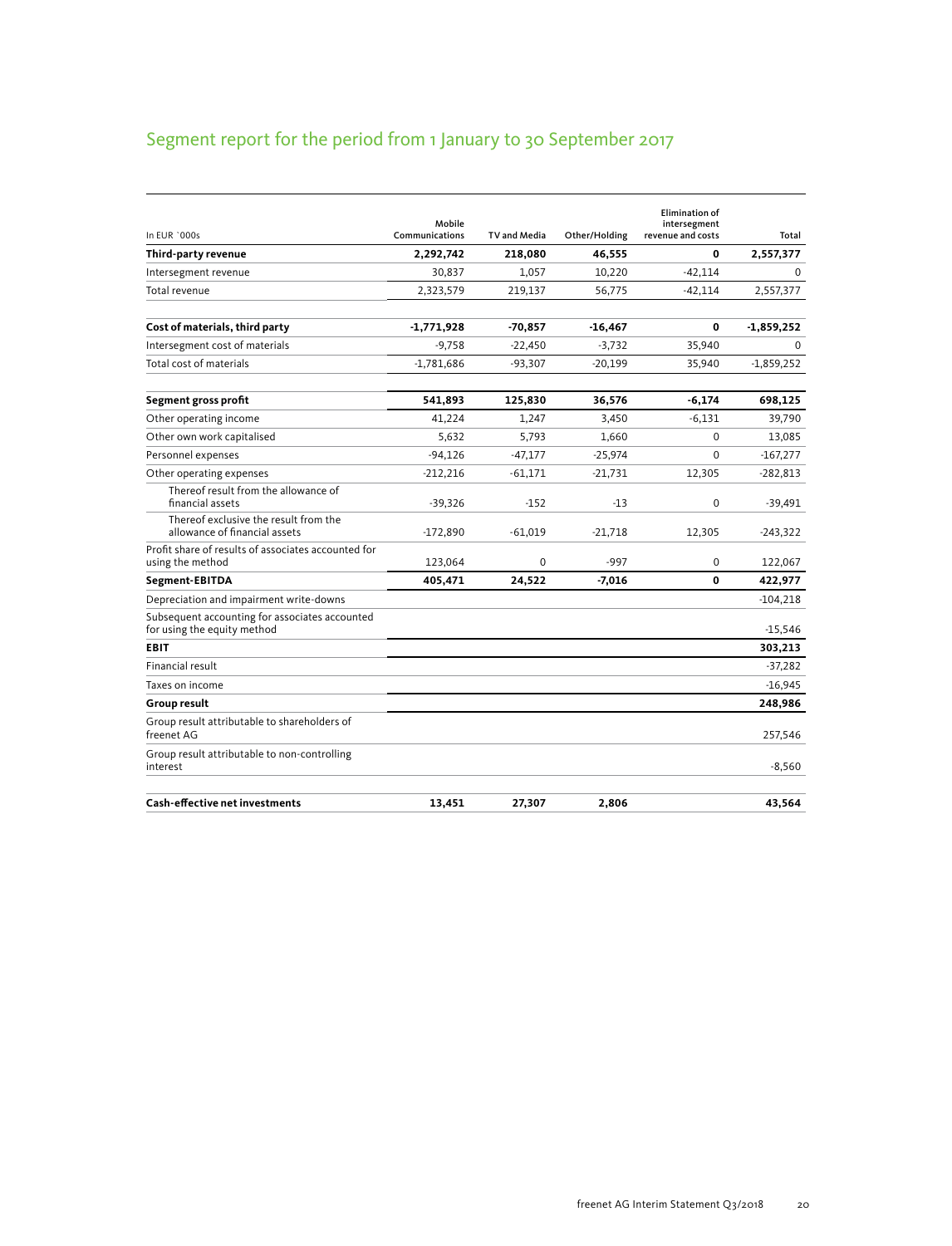## FURTHER INFORMATION

## Financial Calendar1

#### 8 November 2018

Publication of interim report as of 30 September 2018 -  $3^{rd}$  quarter 2018

#### 15 und 16 November 2018

TMT Conference 2018 (Morgan Stanley) | Barcelona | Spain

#### 5 December 2018

European Conference 2018 (Berenberg) | Surrey | Great Britain

#### 9 January 2019

Citi Global TMT West Conference (Citi) | Las Vegas | USA

#### 15 January 2019

German Investment Seminar (Commerzbank) | New York | USA

#### 22 January 2019

German Corporate Conference (Kepler Cheuvreux) | Frankfurt | Germany

#### 16 May 2019

Annual General Meeting of freenet AG | (Halle A4, Messeplatz 1), Hamburg, Germany

<sup>1</sup> All dates are subject to change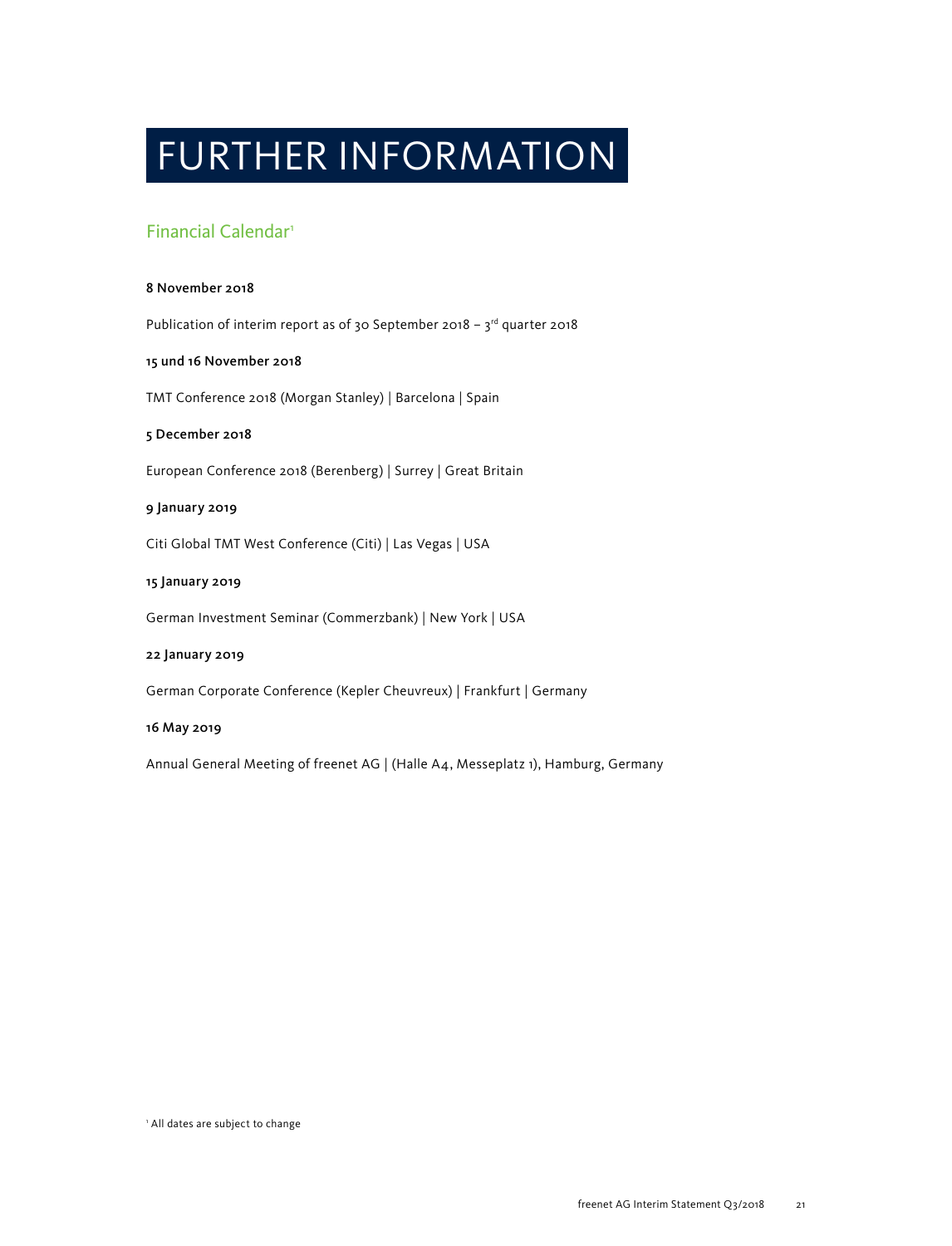# PUBLICATIONS IMPRINT, CONTACT,

**freenet AG** Hollerstraße 126 24782 Büdelsdorf Germany

Phone: +49 (0) 43 31/69-10 00 Internet: www.freenet-group.de

**freenet AG Investor Relations** Deelbögenkamp 4c 22297 Hamburg Germany

Phone: +49 (0) 40/5 13 06-7 78 Fax: +49 (0) 40/5 13 06-9 70 E-Mail: investor.relations@freenet.ag

The annual report and our interim reports are also available for download at: *www.freenet-group.de/investor/publications*

This interim report is a convenient translation of the German version. In case of doubt, the German version shall prevail.

Current information regarding freenet AG and the freenet shares is available on our homepage at: *www.freenet-group.de/en*



If you have installed a QR-Code recognition software on your smartphone, you will be directed to the freenet Group homepage by scanning this code.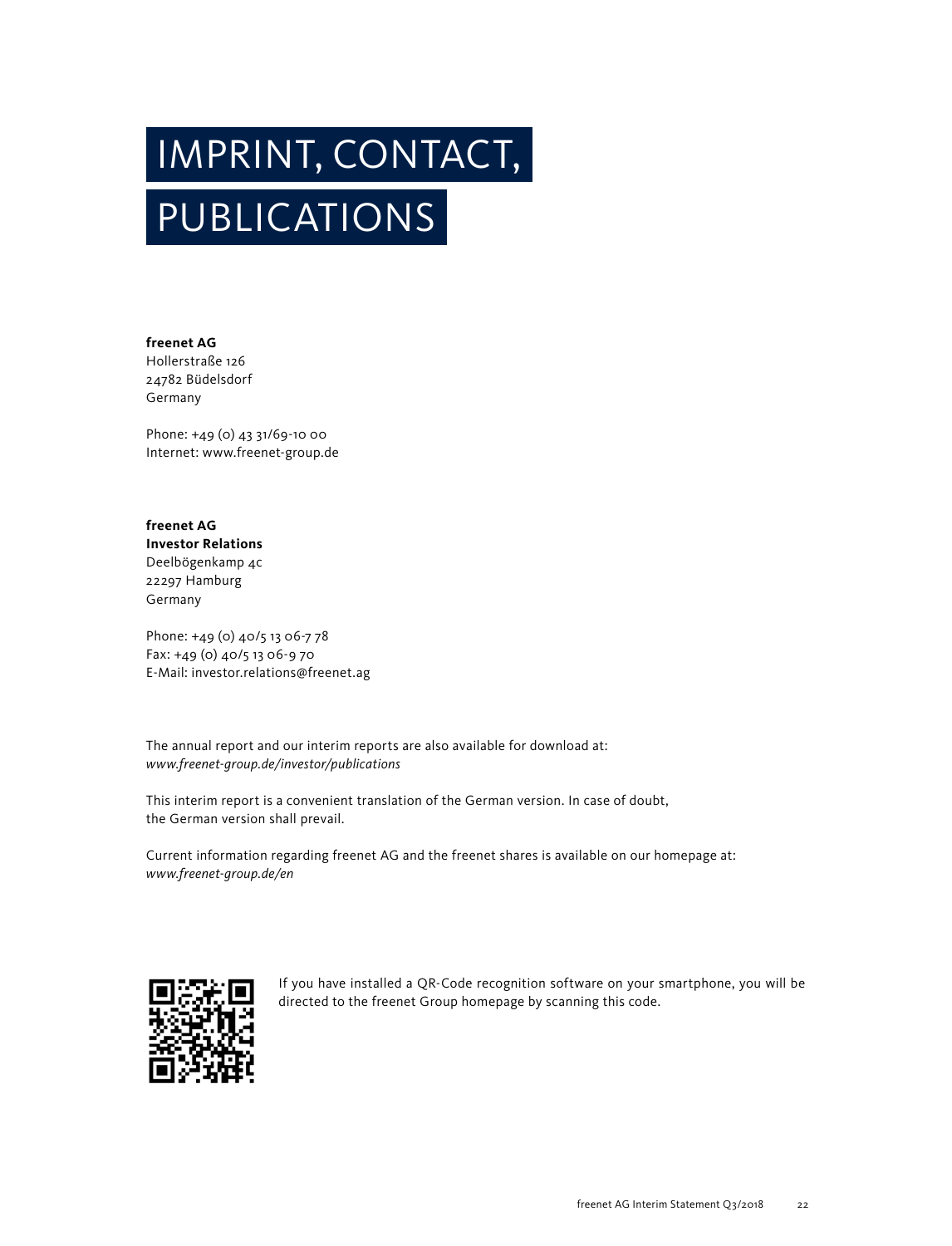

| <b>ARPU (Mobile Communications)</b> | Average Revenue Per User; i.e. the revenue for the specific customer<br>groups (before application of IFRS 15) divided by the average number<br>of customers as of the respective reference date.                                                                                                                                                                                                                                            |  |
|-------------------------------------|----------------------------------------------------------------------------------------------------------------------------------------------------------------------------------------------------------------------------------------------------------------------------------------------------------------------------------------------------------------------------------------------------------------------------------------------|--|
| <b>Customer ownership</b>           | Customers of the freenet Group in the Mobile Communications seg-<br>ment who have concluded one of freenet's own tariffs or a tariff of the<br>network operators in the form of a postpaid or no-frills agreement at<br>the freenet Group. For its own existing customers, the freenet Group<br>handles all major services of the network operators; i.e. particularly<br>own account billing, contract renewal as well as customer service. |  |
| Debt ratio                          | Ratio between net debt (see "Net debt") and EBITDA achieved in the<br>last 12 months (see "EBITDA").                                                                                                                                                                                                                                                                                                                                         |  |
| <b>Digital lifestyle</b>            | Describes simplification of everyday life via technical equipment based<br>on Internet and/or smartphones.                                                                                                                                                                                                                                                                                                                                   |  |
| <b>EBIT</b>                         | Earnings before interest and financial result, including the share of<br>results of associates accounted for using the equity method.                                                                                                                                                                                                                                                                                                        |  |
| <b>EBITDA</b>                       | EBIT (see "EBIT") excluding depreciation and amortisation as well as<br>deferred taxes relating to the subsequent recognition of associates<br>accounted for using the equity method, plus depreciation and impair-<br>ment write-downs.                                                                                                                                                                                                     |  |
| <b>EBITDA exclusive of Sunrise</b>  | See EBITDA, but without the profit share of the Sunrise shareholding<br>accounted for using the equity method.                                                                                                                                                                                                                                                                                                                               |  |
| <b>Equity ratio</b>                 | The ratio between shareholders' equity and the balance sheet total.                                                                                                                                                                                                                                                                                                                                                                          |  |
| <b>Free cash flow</b>               | Free cash flow from operating activities, minus the investments in prop-<br>erty, plant and equipment and intangible assets, plus proceeds from<br>disposals of property, plant and equipment and intangible assets.                                                                                                                                                                                                                         |  |
| Free cash flow exclusive of Sunrise | See Free cash flow, but without the dividend from the Sunrise share-<br>holding.                                                                                                                                                                                                                                                                                                                                                             |  |
| freenet TV ARPU                     | Average monthly revenue per freenet TV subscriber; i.e. the monthly<br>freenet TV revenue divided by the average number of revenue generat-<br>ing freenet TV subscriber (see "freenet TV subscriber (RGU)") as of the<br>respective reference date.                                                                                                                                                                                         |  |
| freenet TV subscribers              | Customers who purchased a freenet TV access in the form of a voucher<br>(prepaid card) or by means of a postpaid contract.                                                                                                                                                                                                                                                                                                                   |  |
| freenet TV subscribers (RGU)        | RGU as the abbreviation for "Revenue Generating Unit" refers to<br>freenet TV subscribers who purchased and also activated the freenet<br>TV access.                                                                                                                                                                                                                                                                                         |  |